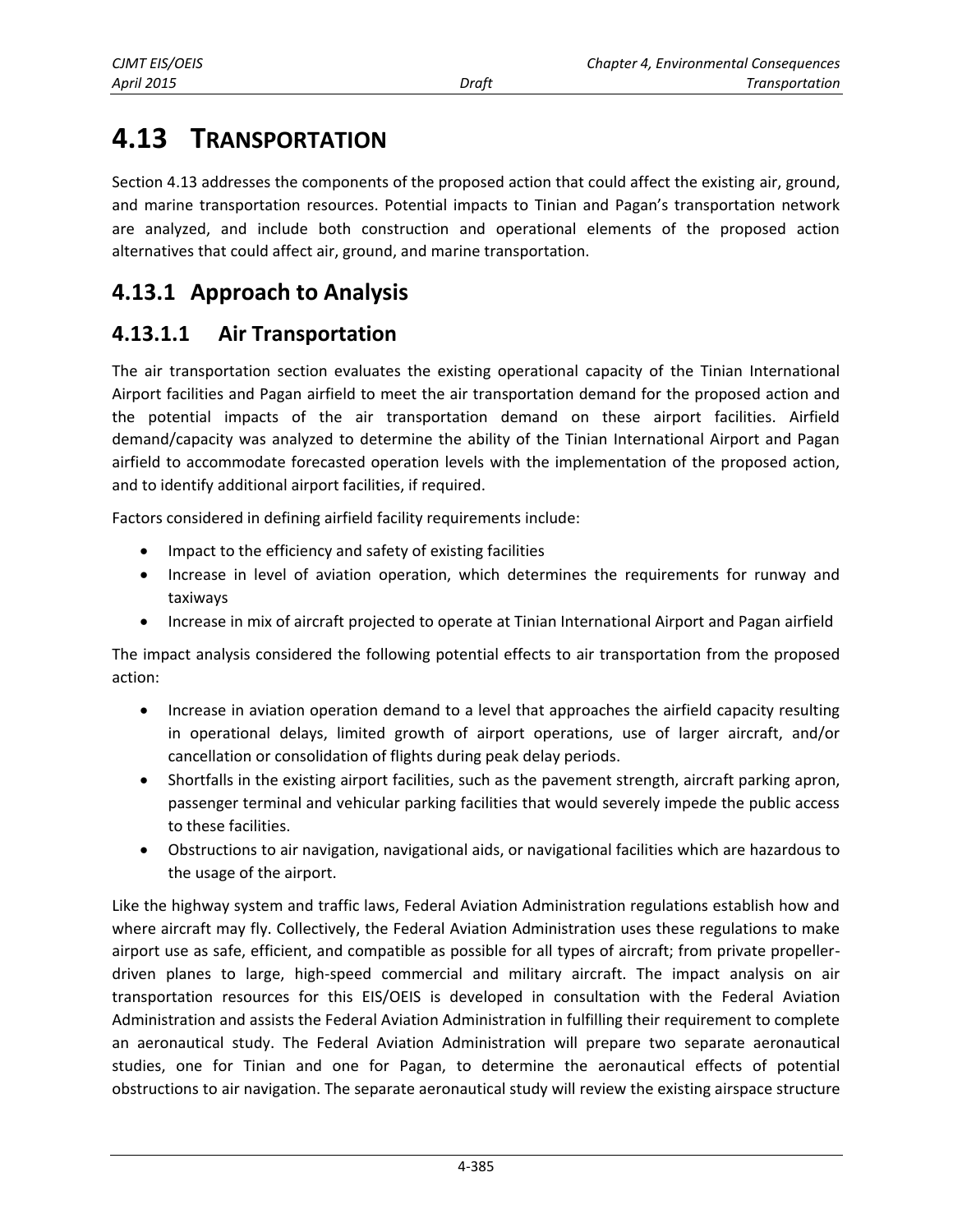| CJMT EIS/OEIS     |       | <b>Chapter 4, Environmental Consequences</b> |
|-------------------|-------|----------------------------------------------|
| <b>April 2015</b> | Draft | <b>Transportation</b>                        |

and use, and contain an analysis of the potential impacts of the proposed action alternatives on civil aviation. Refer to Section 4.6, *Airspace* for details on the impacts to airspace and air traffic.

# **4.13.1.2 Ground Transportation**

The analysis for ground transportation on Tinian addresses potential impacts to traffic and circulation associated with the proposed action. The analysis uses past traffic analyses and engineering evaluations, currently available traffic data, and Highway Capacity Manual (Transportation Research Board 2000) to determine specific roadways' projected Level of Service. For a definition of Level of Service, see Section 3.13.1*, Definition*.

This approach was not used for Pagan, because only all-terrain pathways currently exist and the Highway Capacity Manual methodology does not address the unique characteristics of all-terrain pathways or trail users.

As part of the 1999 amendment to the 1975 Technical Agreement, the Department of Defense transferred ownership of the roads (public rights of way) within the lease-back portion of the Military Lease Area on Tinian back to the CNMI (as described in Section 3.7, *Land and Submerged Land Use*), for the purposes of maintaining roads used by the civilian population and to alleviate public safety concerns for those requiring access to the Lease Back Area (Northern Mariana Islands 1975). Roads within the Exclusive Military Use Area were retained by the military with a maintenance agreement between the CNMI and the Department of Defense, to facilitate public access to the historic areas within the Military Lease Area. Development within the Military Lease Area as part of proposed action would require a review of the 1999 amendment to the 1984 Tinian lease agreement on road ownership and maintenance.

Roadways on Tinian would be designed and constructed in accordance with standards included in the Federal Highway Administration's *A Policy on Geometric Design of Highways and Streets* (American Association of State Highway and Transportation Officials 2011) and criteria included in the United Facilities Code 3-250-18FA, *General Provisions and Geometric Design for Roads, Streets, Walks, and Open Storage Areas* (Department of Defense 2006).

The significance of impacts were determined based on the degree of change between pre- and postproposed action conditions. Significant impacts to ground transportation would occur if execution of the proposed action alternative would cause the following:

- Substantial increase in traffic volumes (average daily traffic) on existing roadways, such that the available capacity would be exceeded and the Level of Service would degrade to unacceptable conditions (i.e., Level of Service E or Level of Service F, as defined in Appendix O, *Transportation Study*)
- Significant non-compliance with jurisdictional transportation policies, plans, or mandated improvement programs

# **4.13.1.3 Marine Transportation**

The analysis for marine transportation addresses the potential impacts to facility access at the Port of Tinian. The analysis assessed effects to general vessel access, loading/unloading of ships, and vessel handling requirements. This analysis was not done for Pagan alternatives, as Pagan does not currently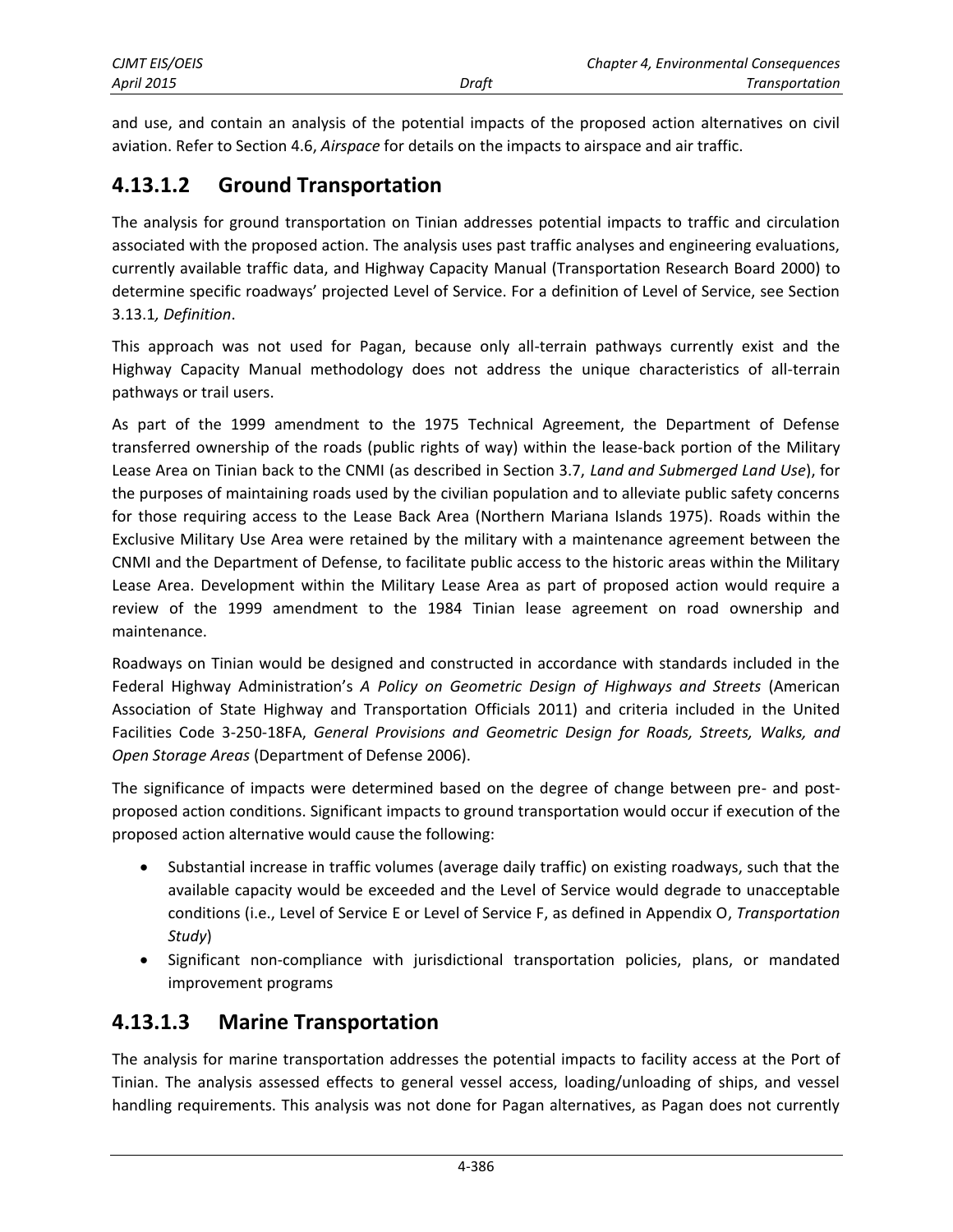| <b>CJMT EIS/OEIS</b> |       | Chapter 4, Environmental Consequences |
|----------------------|-------|---------------------------------------|
| April 2015           | Draft | Transportation                        |

have an active harbor. A separate analysis addressed sea space restriction requirements for training activities around Tinian and Pagan and identified effects to marine vessel transportation.

Significance of impacts was determined qualitatively based on the degree of change between pre- and post-proposed action alternative conditions. Significant impacts to marine transportation would occur in the event that execution of the alternative caused either of the following:

- Conflict with transportation policies, plans, or programs
- Substantially affect marine transportation routes, in-harbor procedures, or infrastructure

# **4.13.2 Resource Management Measures**

## **4.13.2.1 Air Transportation**

Resource management measures that are applicable to air transportation include the following:

#### **4.13.2.1.1 Avoidance and Minimization Measures**

- Contractor coordination with the Commonwealth Ports Authority and the various air and sea carriers in advance for transport arrangement during peak season when the majority of construction personnel and dependents may travel at the same time (i.e. during Christmas Exodus break), to possibly spread out the departure/arrival times and to utilize different modes of transport to mitigate temporary strain on air transportation infrastructure.
- Adjustment of construction timing and phasing to accommodate the civil and commercial usage of the existing airport facilities.

#### **4.13.2.1.2 Best Management Practices and Standard Operating Procedures**

- Erosion Control Plan
- Hazardous Materials Management Plan
- Hazardous Waste Management Program
- Spill Prevention, Control and Countermeasures Plans and Facility Response Plans
- Biosecurity Outreach and Education
- Traffic Management Plan and Work Zone Traffic Management
- Notice to Air Traffic The Federal Aviation Administration will announce in the Notice to Airmen the proposed schedule for the use of the surface danger zone to inform vessel operators of periods of potential airspace use
- Range Training Area Management Plan
- Bird-Aircraft Strike Hazard Plan
- Construction Safety and Phasing Plan Which would be approved by the Federal Aviation Administration and would require coordination with Commonwealth Ports Authority and commercial aviation operators

# **4.13.2.2 Ground Transportation**

Resource management measures that are applicable to ground transportation include the following: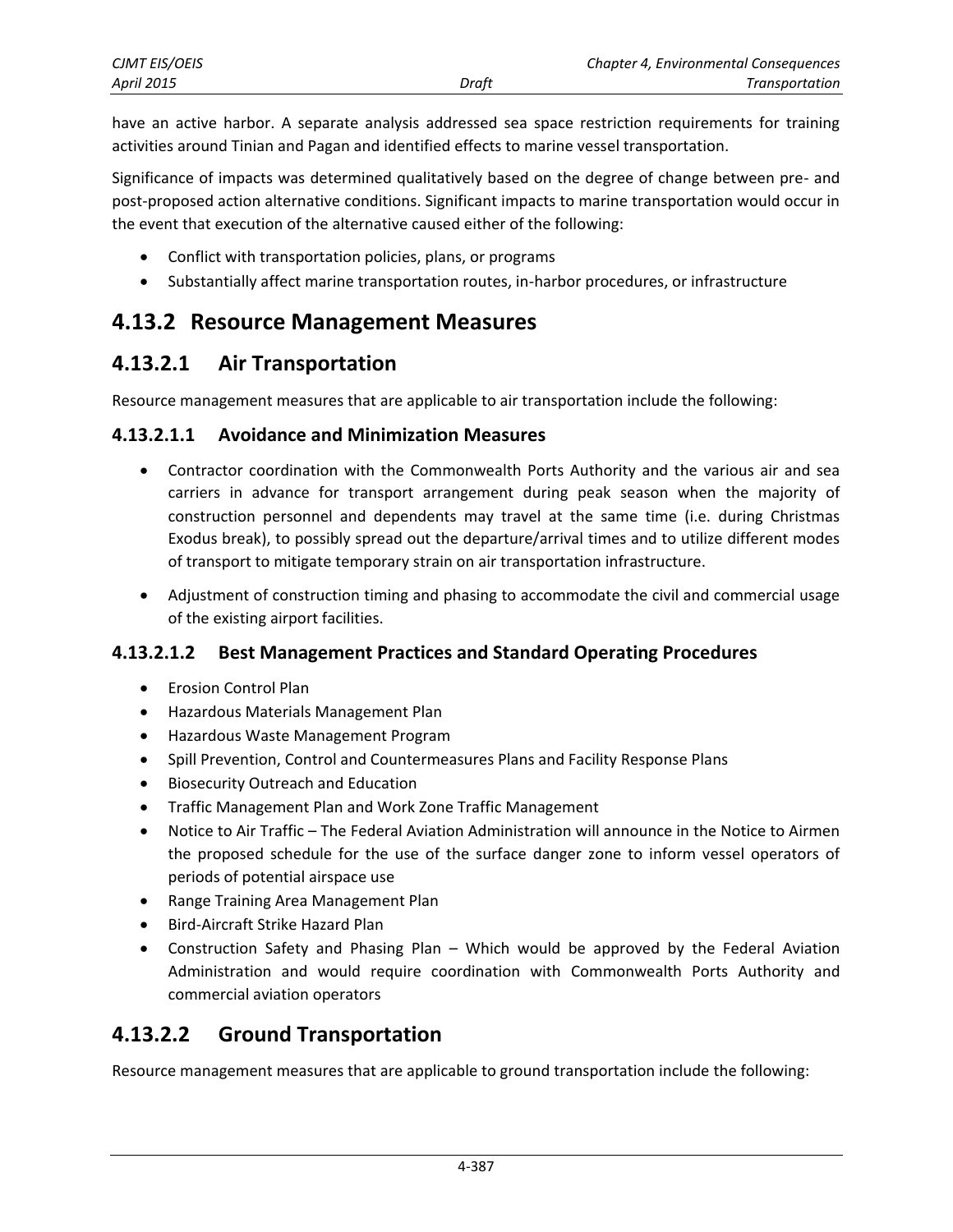## **4.13.2.2.1 Avoidance and Minimization Measures**

Low Impact Development

#### **4.13.2.2.2 Best Management Practices and Standard Operating Procedures**

- Range Training Area and Management Plan
- Traffic Management Plan and Work Zone Traffic Management
- **•** Erosion Control Plan

# **4.13.2.3 Marine Transportation**

Resource management measures that are applicable to marine transportation include the following:

#### **4.13.2.3.1 Best Management Practices and Standard Operating Procedures**

- Range Training Area and Management Plan
- Notice to Mariners

A complete listing of best management practices is provided in Appendix D, *Best Management Practices.*

# **4.13.3 Tinian**

## <span id="page-3-0"></span>**4.13.3.1 Tinian Alternative 1**

#### **4.13.3.1.1 Construction Impacts**

#### **4.13.3.1.1.1 Air Transportation**

The average annual population of construction personnel, including their dependents, coming from outside of Tinian is estimated to be approximately 450 to 600 during the 8 to 10 years of the construction period of the proposed action (Appendix Q, *Socioeconomic Impact Assessment Study*) (DoN 2014a). There would be some increase in air passenger volume if they transport to and from Tinian by air, especially if the construction personnel and dependents return home at the same time (e.g. during Christmas Exodus break). It is anticipated that the construction personnel and dependents are likely to take the following transport scenarios:

- By sea
- By air to nearby airport, such as Saipan International Airport, and connect to Tinian by sea
- By air to nearby airport, such as Saipan International Airport, and connect to Tinian by air
- By chartered plane to Tinian International Airport directly (varies from approximately 3 to 6 flights for regional jets with approximately 100 to 200 seats, to approximately 20 flights by twinengine Short 360 aircraft with 30 seats)

If Tinian International Airport is the first port of entry to the U.S. for some of the foreign construction personnel and dependents, arrangements for immigration and customs services must be made in advance with the Chief Immigration Judge Saipan, and coordination with Transportation Security Administration would be required for security screening.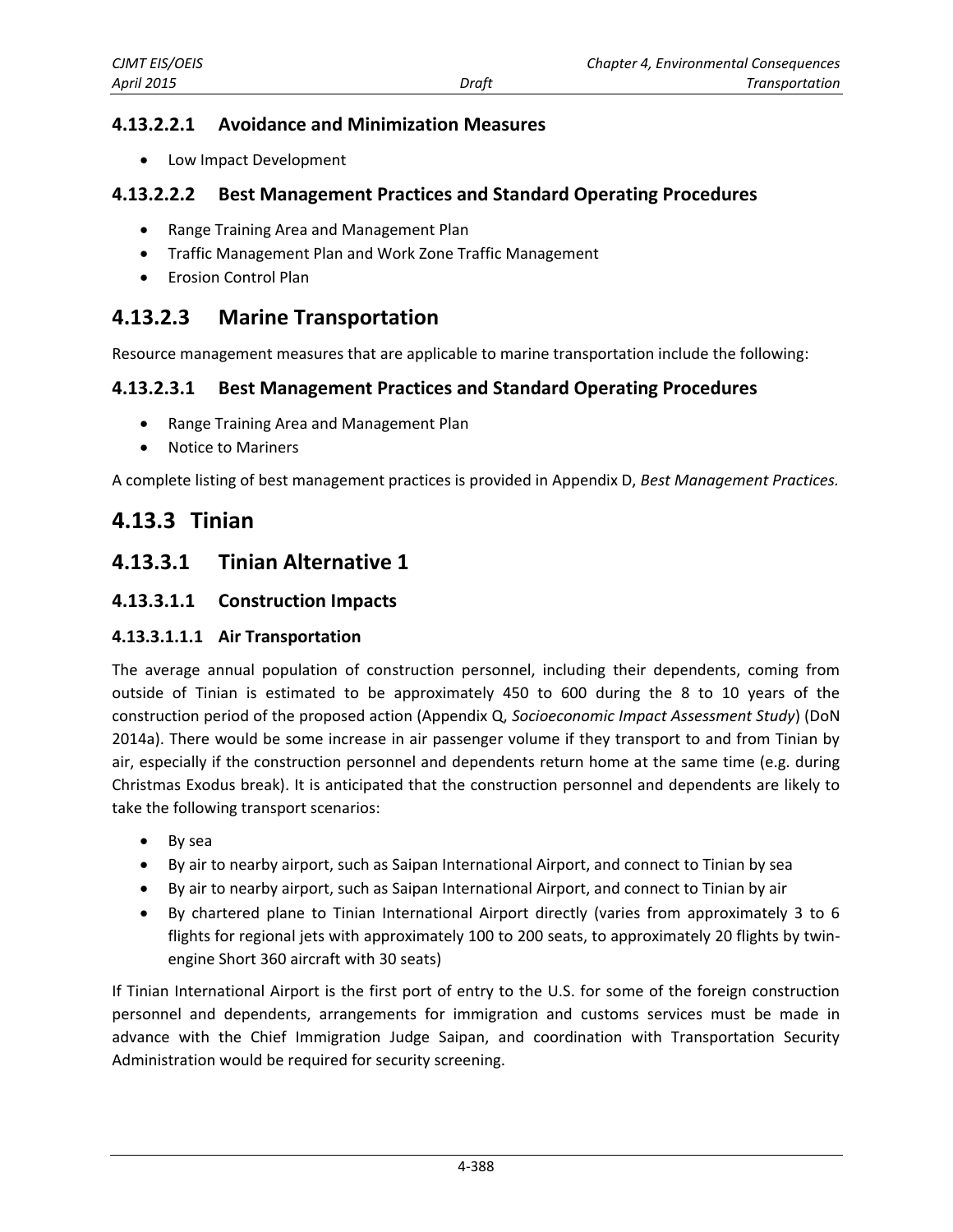The existing airfield annual service volume capacity of Tinian International Airport is approximately 164,000 operations, with hourly capacities during visual flight rules and instrument flight rules of approximately 50 and 45 operations, respectively. The existing total operations at Tinian International Airport were 49,116 in 2013, which represents approximately 30% of the annual service volume. The Federal Aviation Administration recommends a detailed planning analysis for airfield enhancements when annual operations reach 60% of the annual service volume (98,400 operations at Tinian International Airport) and implementing the enhancements when annual operations approach 80% of the annual service volume (131,200 operations at Tinian International Airport). There is approximately 50% of the airfield capacity (i.e., 82,000 annual service volume) at the existing Tinian International Airport available before any enhancements are required. Based on the above estimates, the capacity of the existing airfield facilities is sufficient to handle the increase in air travel demand during the 8 to 10 year construction period.

It is anticipated that the primary transport of construction equipment and materials to Tinian would be by sea instead of by air, in view of the delivery costs. Although some of the light construction equipment and materials may potentially be delivered by air, the increase in air cargo during the construction period would be minimal.

Construction of the proposed training facilities, such as new taxiways connecting to the north of existing Runway 08/26 and the required expeditionary (non-permanent) navigation lights are within the existing airport boundary, and would have temporary impacts to the existing airport facilities during construction, such as intermittent delays from unanticipated construction issues and time-sensitive construction operations. To the extent practical construction within runway critical areas, such as the runway safety area, would be completed during off-peak hours. Coordination with the Commonwealth Ports Authority and commercial aviation operators is required as part of the Construction Safety and Phasing Plan and would reduce these impacts and/or develop phasing strategies to remove the impacts. Development of the Construction Safety and Phasing Plan is to begin during engineering design stages of the project. Federal Aviation Administration Form 7460-1, Notice of Proposed Construction or Alteration, including the Construction Safety and Phasing Plan, has to be submitted prior to construction on the airport, and for any construction that is within an imaginary surface extending outward and upward at 100 to 1 for a horizontal distance of 20,000 feet (6,096 meters) from the nearest point of Runway 08/26.

Through the implementation of resource management measures, including contractor coordination with the Commonwealth Ports Authority and the various air and sea carriers in advance for transportation arrangements during the peak transportation seasons, and adjusting construction timing to accommodate civil and commercial usage of airport facilities, impacts to transportation facilities would be less than significant during the construction period.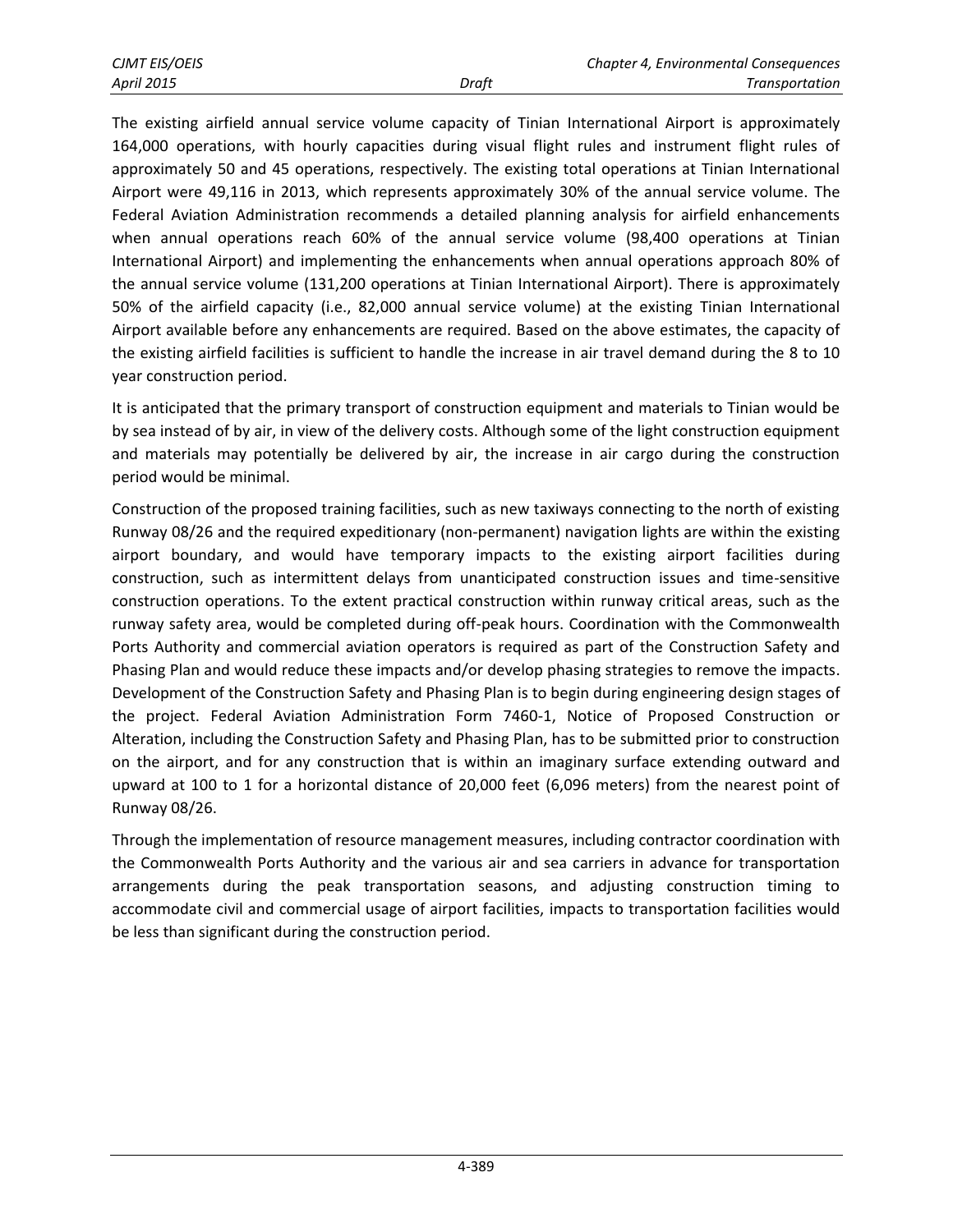#### **4.13.3.1.1.2 Ground Transportation**

[Figure 4.13-1](#page-6-0) shows the proposed ground transportation improvements and road closures. New road construction and existing roadway improvements are planned as part of the proposed action, and necessary to support tactical vehicles and military training activities on Tinian, as well as to improve access to areas within the Military Lease Area for civilians. Improvements may include, but would not be limited to, clearing, grading, resurfacing, and reinforcing/strengthening existing roads that are currently in poor condition. The following roadway improvements and new roadway construction would be considered for implementation and are detailed in Section 2.4.1.1, *Construction and Improvements.*

- Improve road right-of-way for utilities
- Repair existing road for public use
- Repair existing road to a public access boulevard
- Construct new paved roads
- Repair existing road for general use
- Construct new gravel roads
- Establish military training roads
- Establish perimeter patrol road

The following cargo transit and tracked vehicle transit routes would be established:

- Outside of the Military Lease Area a cargo transit route/tracked vehicle transit lane would be established
- Within the Military Lease Area a tracked vehicle training trail would be established

Construction activities associated with the proposed action are anticipated to span 8 to 10 years. On Tinian, the construction of training facilities, support facilities, and infrastructure would be limited in most cases to grading and excavation. Some localized construction of structures (e.g., port improvements, base camp, Munitions Storage Area, Observation Posts) and installation of automation equipment within the Military Lease Area would take place (Section 2.4.1.1, *Construction and Improvements*).

Depending on how rapidly construction is completed, the average number of construction workers, including their dependents, would range from approximately 450 to 600 on Tinian for each year of the 8- to 10 year construction period, and most off-island construction workers would be expected to live in workforce housing that is currently located behind the Tinian Dynasty Hotel and Casino (Appendix Q, *Socioeconomic Impact Assessment Study* (DoN 2014a).

Throughout the 8- to 10-year construction period of Tinian Alternative 1, intermittent impacts to traffic circulation may result from the movement of trucks containing construction and debris removal materials, as well as from construction workers commuting. It is assumed that construction workers residing in workforce housing would be bused to the construction site in 40-passenger buses (between 12 and 15 bus trips per work day). This increase in traffic volumes on Tinian roadways would not significantly adversely affect traffic circulation or roadway Level of Service.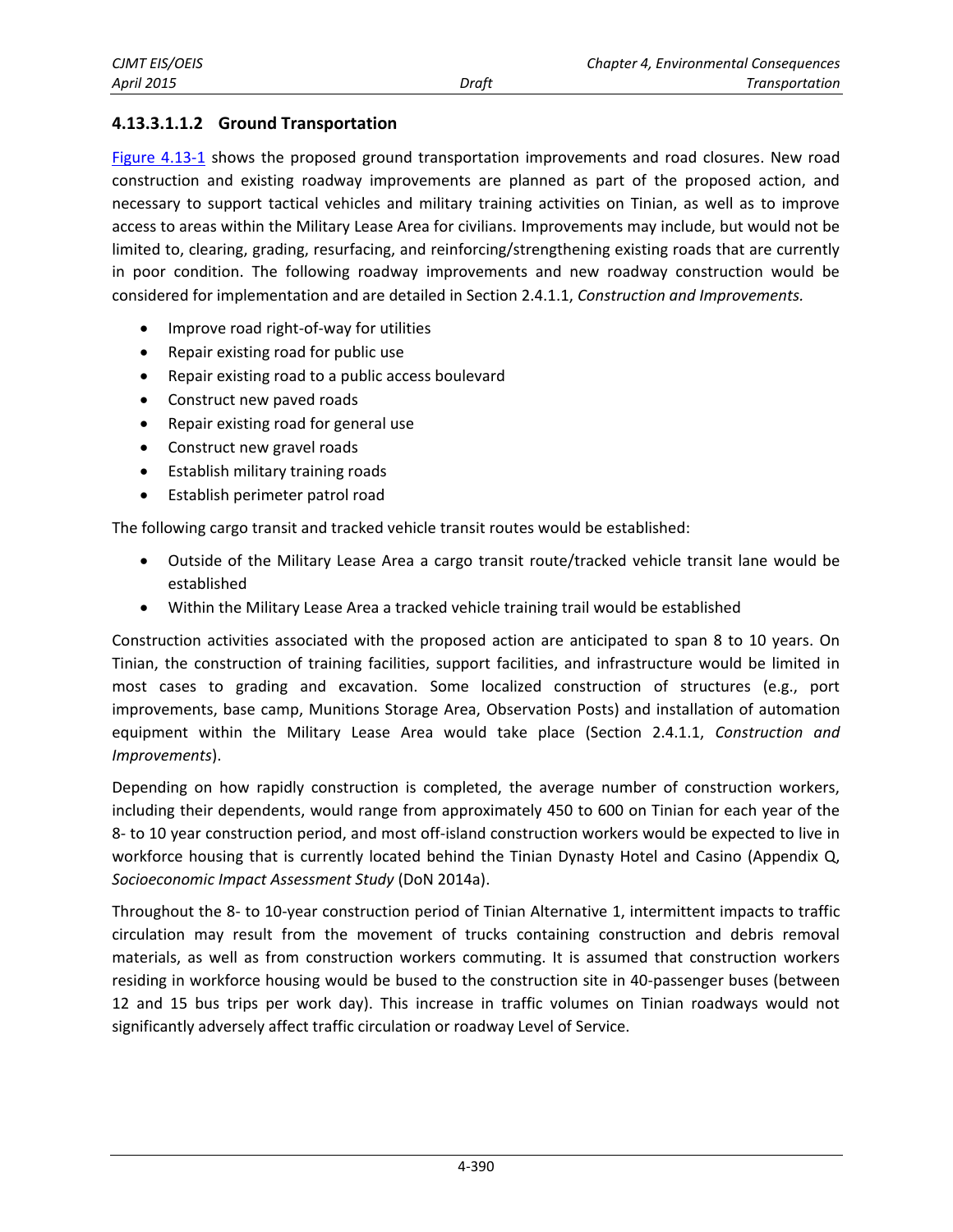<span id="page-6-0"></span>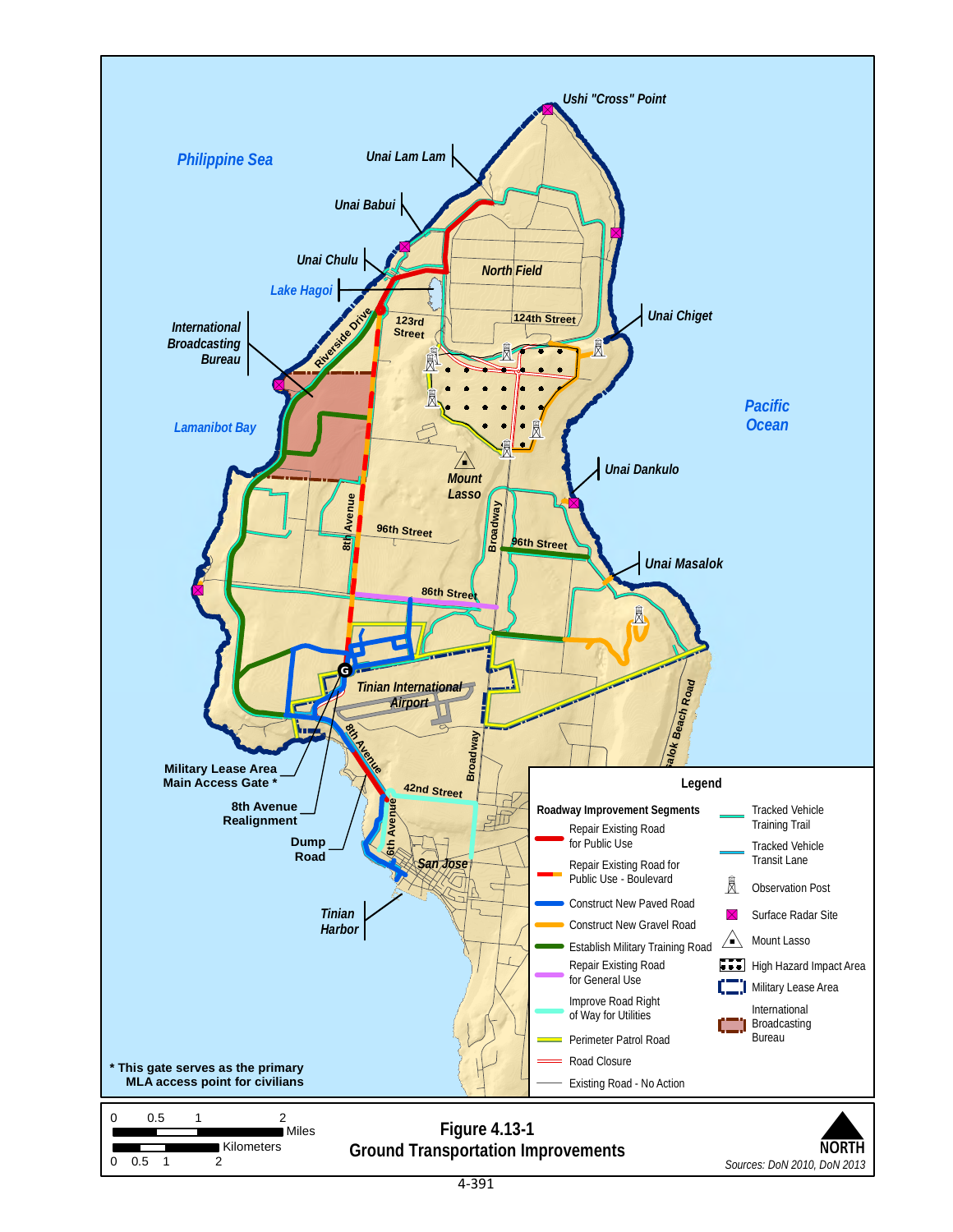Construction truck movements may result in generally isolated impacts that could include, but would not be limited to, congestion, slower speeds in construction zones, temporary roadway closures, and short detours that may be caused by equipment movement, delivery of construction materials, removal of construction debris, and construction of roadway improvements.

Most of the construction activities would occur on military property, and as such, very limited transportation and circulation impacts from construction are anticipated. Projects at the port or road and utility improvements from the port to the base camp would impact the community. The traffic management plan and work zone traffic management would minimize construction impacts on vehicular travel and bicycle and pedestrian circulation, and access to destinations near the construction area.

With implementation of best management practices (Appendix D), which would include a comprehensive Traffic Management Plan, work zone traffic management strategies, and appropriate roadway and public right-of-way maintenance, construction under Tinian Alternative 1 would not significantly increase the potential for impacts to traffic circulation or roadway Level of Service for vehicles, public transit, pedestrians, or bicycles, increase the rate of traffic related accidents, or reduce transportation safety. Therefore, construction activities associated with Tinian Alternative 1 would result in less than significant direct and indirect impacts to ground transportation resources.

#### **4.13.3.1.1.3 Marine Transportation**

Construction of proposed training ranges and support facilities would increase use of Tinian's port facilities. Several vessel visits would be required to transport the initial equipment, materials, and personnel (temporary and permanent) associated with construction of the training and supporting facilities. Use of the port would be increased over the entire 8 to 10 year course of the construction period.

All vessels associated with the construction would dock at Tinian's commercial harbor. Tinian Alternative 1 does not include improvements to the harbor. However, port improvements (on land) would include enhancements to the existing old public boat ramp to accommodate use by Amphibious Assault Vehicles, new military-only bulk fuel storage tanks, a new military-only biosecurity facility, and a military-only vehicle washdown facility. The improvements are described in Chapter 2, *Proposed Action and Alternatives,* Sections 2.4.1.2.4 and 2.4.1.2.5, and shown on Figure 2.4-5. These improvements would not affect the port's current ability to process vessels transporting personnel and cargo. Therefore, construction activities associated with Tinian Alternative 1 would result in less than significant impacts to marine transportation resources.

## **4.13.3.1.2 Operation Impacts**

## **4.13.3.1.2.1 Air Transportation**

The existing capacity of Tinian International Airport facilities and the air transportation demand for the proposed action have been analyzed. Based on the airfield demand/capacity analysis, the airport would not experience airfield-capacity constraints with the additional air transportation demand under the proposed action. Details of the analysis are given in Appendix O, *Transportation Study* (DoN 2014b).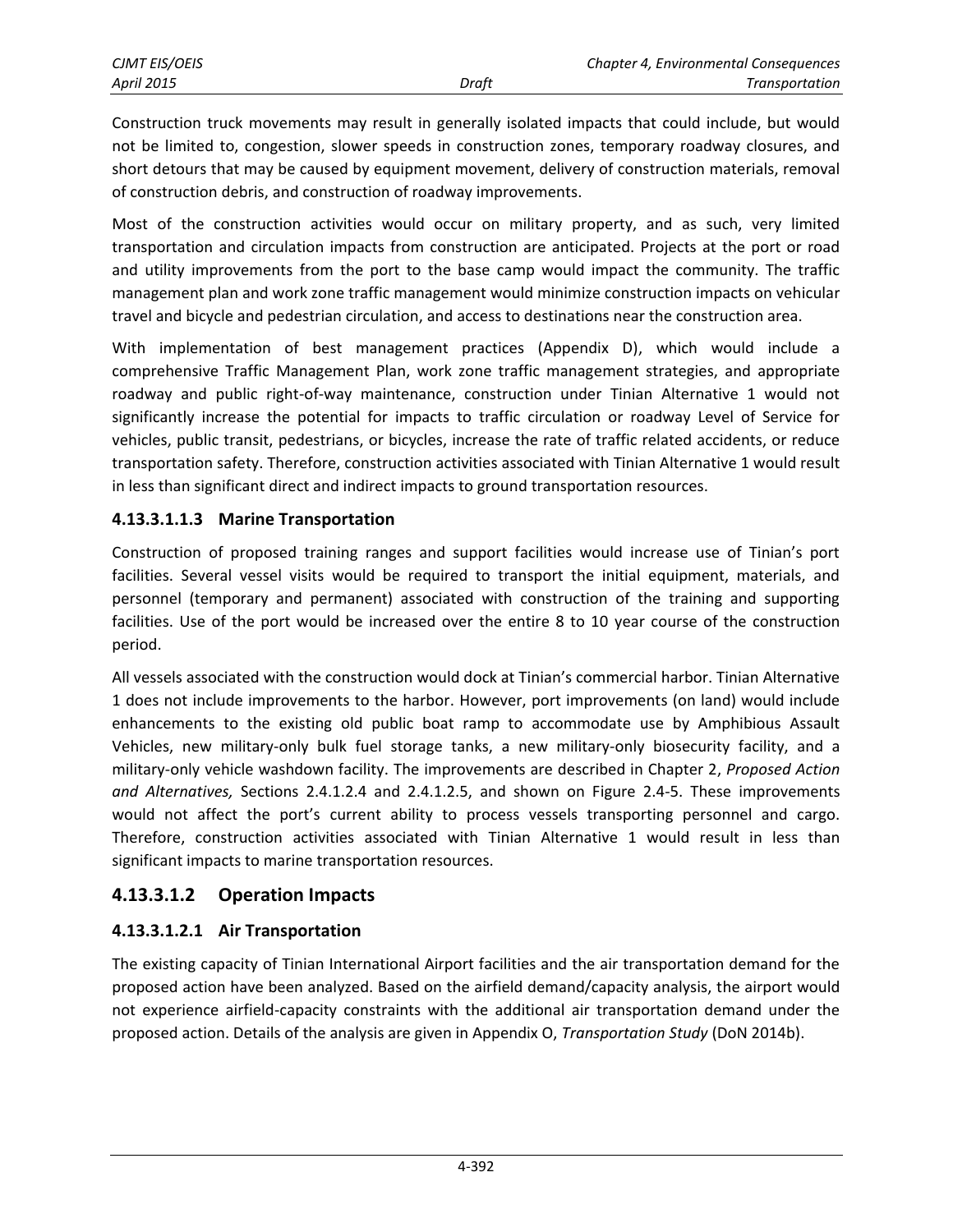No runway pavement additions, or strengthening of existing runway pavement, are anticipated. The existing runway length would be sufficient to accommodate the fleet mix with reduced maximum takeoff weights (i.e., limited allowable gross weights) for 747-400, C-17, and C-130.

A new aircraft parking apron and associated taxiway for the U.S. military would be provided to the north of Runway 08/26, and would be separated from the existing civilian apron and taxiways. It is anticipated that usage of the existing civilian apron and taxiways for the proposed action would be limited once the military apron and taxiways are in operation. Runway 08/26 would be the only major shared-use airport facility.

The personnel associated with the proposed action, including all support personnel, would enplane and deplane separate from civilian passengers and would then be bused to the base camp in designated vehicles, or walk to the base camp through a proposed gate in the joint airport/base camp security fence. It is anticipated that personnel would not be processed in the existing passenger terminal. No additional requirement for passenger processing in the existing passenger terminal is anticipated. If Tinian International Airport is the first port of entry to the U.S. for foreign allies or participants from overseas military facilities, clearance for immigration, customs, and quarantine control would be carried out at designated staging areas separate from the existing airport terminal facilities. Therefore, no additional requirement for customs, immigration, or quarantine facilities would be needed at the existing passenger terminal.

A communication tower is proposed at the base camp. Under the CFR Title 14 Part 77, Subpart B, Federal Aviation Administration Form 7460-1, Notice of Proposed Construction or Alteration, must be filed before construction. The Federal Aviation Administration would complete an obstruction evaluation/airport airspace analysis to determine whether the effects of the proposed tower would constitute a hazard to air navigation. An application for a license from the Federal Communications Commission must also be filed, if applicable.

Periodic impacts to the existing airfield facilities (mainly Runway 08/26) would be expected due to the implementation of Tinian Alternative 1. Intermittent delays could occur periodically when military training occupies the runway or during other activities (such as arming/dearming aircraft). However, potential delays would be sporadic and typically on the order of 5 minutes or less. In addition, coordination with the Commonwealth Ports Authority and commercial aviation would minimize these impacts. The training event timing could be coordinated with the civil and commercial usage of the existing airport facilities. Increase in maintenance requirements for Runway 08/26 are anticipated as a result of the increase in usage for the military training exercises.

In summary, implementation of Tinian Alternative 1 would result in less than significant direct or indirect impacts to air transportation resources.

## **4.13.3.1.2.2 Ground Transportation**

In general, roadways would be maintained to ensure their serviceability, and would be designed in accordance with the American Association of State Highway and Transportation Officials' *A Policy on the Geometric Design of Highways and Streets, 6th Edition* (American Association of State Highway and Transportation Officials 2011) and United Facilities Criteria 3-250-18FA, *General Provisions and Geometric Design For Roads, Streets, Walks, and Open Storage Areas* (Department of Defense 2006). Exceptions to design standards (e.g., lane width, shoulder width, vertical alignment, stopping sight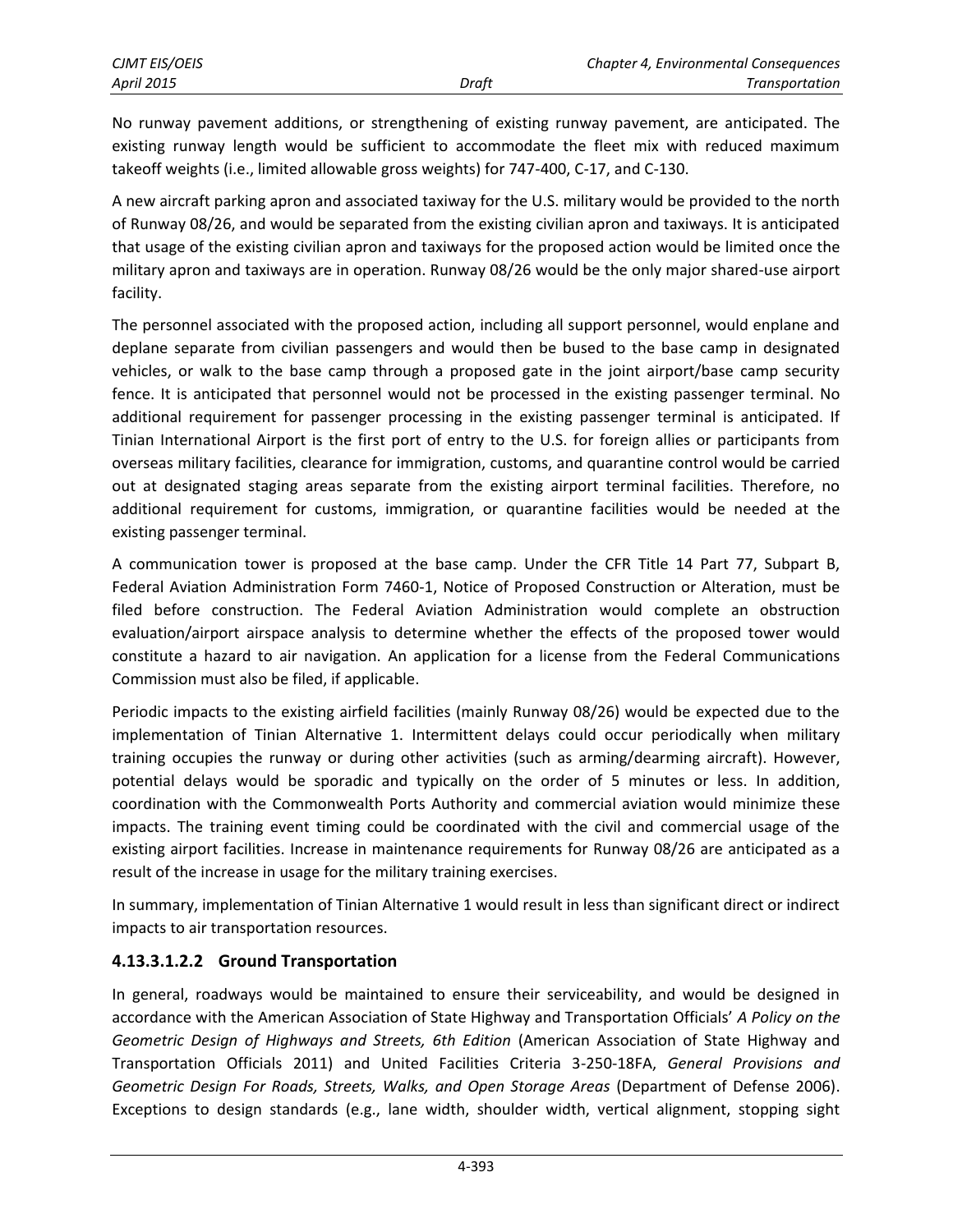distance, clear recovery zones) may be requested in some cases, with sufficient justification and documentation of reasons for the request. Examples of reasons for which exceptions have been granted include reducing or avoiding significant right-of-way, and environmental and/or socioeconomic impacts. Existing roads around the North Field Runway (e.g., 123rd Street, Ushi Point Road, and Lennox Avenue) would be maintained by the U.S. military to allow tour bus access.

Roadway alignments were evaluated for both feasibility and constructability. Permanent erosion control and bank stabilization measures are recommended for implementation on segments with steep grades and/or side slopes. Detailed information, including illustrations of the proposed roadway network, typical cross-sections, and elevation profiles are included in Appendix O, *Transportation Study*. Planned roadway improvements are preliminary and are subject to change pending ongoing engineering and feasibility studies.

#### *Vehicles*

Each unit would bring the type and amount of vehicles and equipment required for its own training. The type and amount of vehicles and equipment required would vary depending on the training activities being conducted. Examples of the type of vehicles and equipment that would be used on Tinian are shown and described in Table 2.2-2, *Representative Weaponry and Equipment*. Vehicles would include, but not limited to, the following:

- High Mobility Multi-purpose Wheeled Vehicle (Humvee)
- Light Armored Vehicle (e.g., C2 variant of LAV-25)
- Amphibious Assault Vehicle (e.g., AAV-7A1)
- Medium Tactical Vehicle Replacement 7-ton Truck

In addition, various types of military and commercial vehicles are planned for personnel movement and permanent support of administrative and range maintenance functions. These are listed in Section 2.4, *Ground Transportation*.

To minimize the need for shipping equipment to Tinian, parking for permanently staged vehicles would be provided within the Military Lease Area.

#### *Pre-Training Preparation*

Pre-training preparation would include an advance team performing administrative functions within the Tinian RTA. Pre-training preparation activities consist of a check-out of base camp facilities, clearing the Military Lease Area of non-participating personnel, establishing check points/road blocks, and conducting communications checks. Vehicles involved in pre-training preparation would travel minimally on roadways outside the Military Lease Area and would involve vehicles to be supplied from the base camp motor pool. The minimal, infrequent, and temporary increase in traffic volumes associated with pre-training preparation would result in no impacts to traffic circulation or roadway Level of Service. Pre-training preparation activities, (i.e., establishing check points/road blocks and clearing the Military Lease Area of non-participating personnel) would reduce the risk of safety hazards, accidents, and collisions.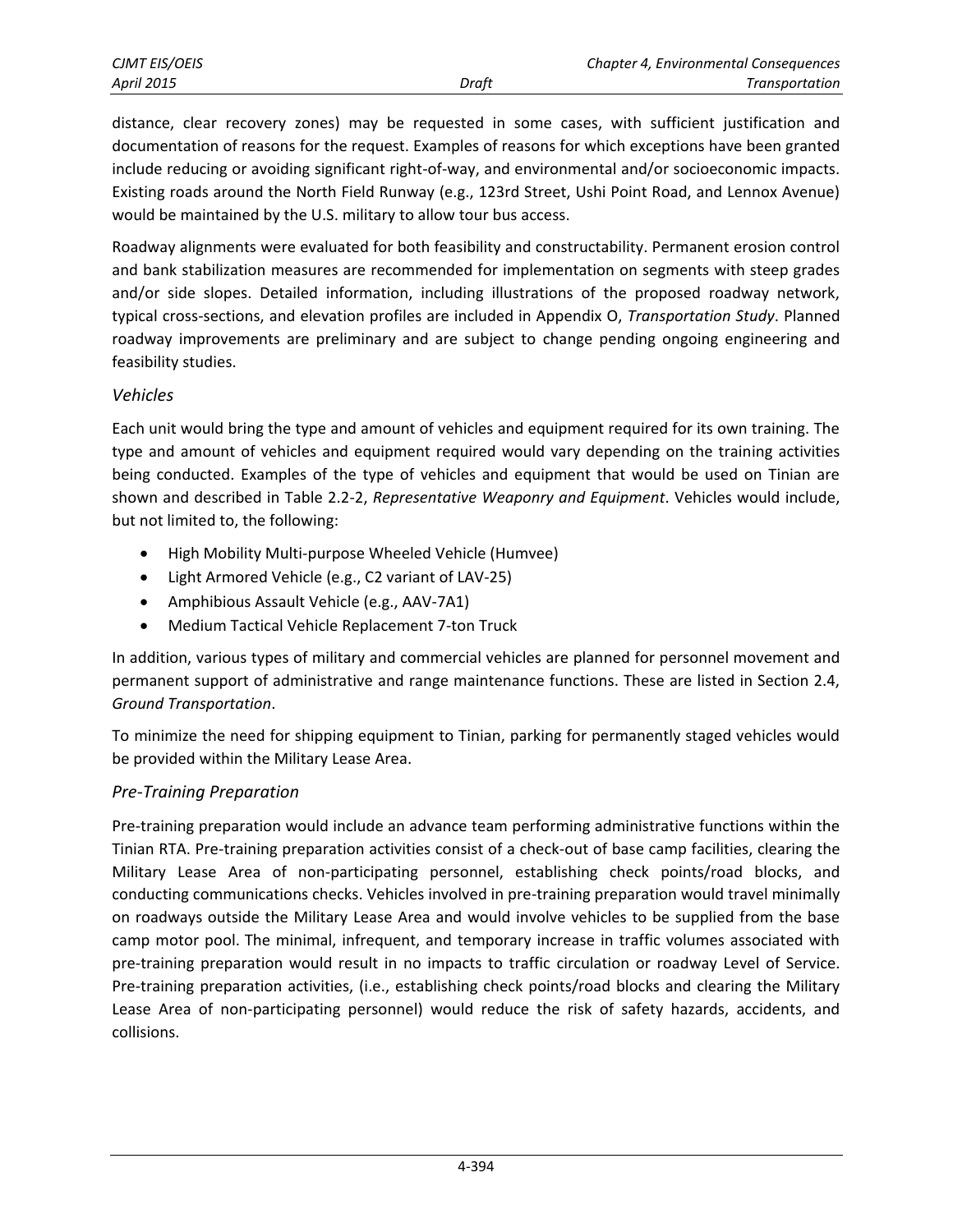#### *Arrival/Departure*

The periods of peak demand on roadways outside the Military Lease Area would be expected to occur immediately following the arrival, and preceding the departure, of personnel and equipment. The Port of Tinian and Tinian International Airport would serve as the primary embarkation and disembarkation points for transportation of personnel and equipment by sea and air, respectively. Personnel arriving at Tinian would disembark and proceed to base camp by vehicle, bus, or on foot.

The expected primary route for personnel traveling between The Port of Tinian and the base camp is approximately 3.44 miles (5.54 kilometers) in length and includes the following roadways outside of the Military Lease Area: new parallel roadway south of West Street, new parallel roadway west of 6th Avenue and Tinian Power Plant, and 8th Avenue. The expected primary route for personnel traveling between Tinian International Airport and base camp is less than 0.5 mile (0.8 kilometer) in length and does not require travel on roadways outside the Military Lease Area.

For purposes of impact analysis a scenario with the maximum potential for adverse effects was used; assuming a training population of 3,000 (the maximum number of personnel the base camp could accommodate) arrive on the same day, disembark from the Port of Tinian, and are transported to base camp by bus, 150 round-trips (450 passenger vehicle equivalents) would be required. Daily traffic volumes on 8th Avenue, outside the Military Lease Area, would increase from 115 to 565 vehicles (measured in passenger car equivalents). Although substantial, this estimated increase in traffic volumes (average daily traffic) would not exceed available capacity and this roadway would continue to operate at the acceptable Level of Service A with free-flowing traffic and little or no delay to motorists.

During the arrival and departure periods, brief traffic delays and increased traffic congestion would likely occur due to transport of personnel and equipment. Increases in traffic volumes associated with the arrival of military personnel would be temporary and all Tinian roadways would continue to operate at the acceptable Level of Service A. Traffic levels on the majority of roadways within the village of San Jose would not be affected, and traffic volumes on military transit corridors outside the Military Lease Area would return to baseline conditions following arrival. Ground transportation conditions during departure would be similar to arrival. The temporary increase in vehicular traffic volumes during the arrival and departure periods would result in no impacts to traffic circulation or roadway Level of Service.

#### *Training*

Ingress to and egress from the four range complexes would not result in a direct increase in traffic on roadways outside the Military Lease Area. Personnel departing base camp destined for any of the range complexes would follow the most direct route available, as described in Appendix O, *Transportation Study*.

In addition to the training facilities associated with the four range complexes, several training facilities would be distributed throughout the Military Lease Area, including a Convoy Course, Tracked Vehicle Driver's Course, and maneuver areas (for both light and amphibious forces). Vehicle maneuvering would only occur on developed roads and trails within the Military Lease Area, or within designated range areas. Tracked vehicles would travel only along designated tracked vehicle trails or within designated range areas (i.e., the Tracked Vehicle Driver's Course). Tactical vehicles involved in exercises at Military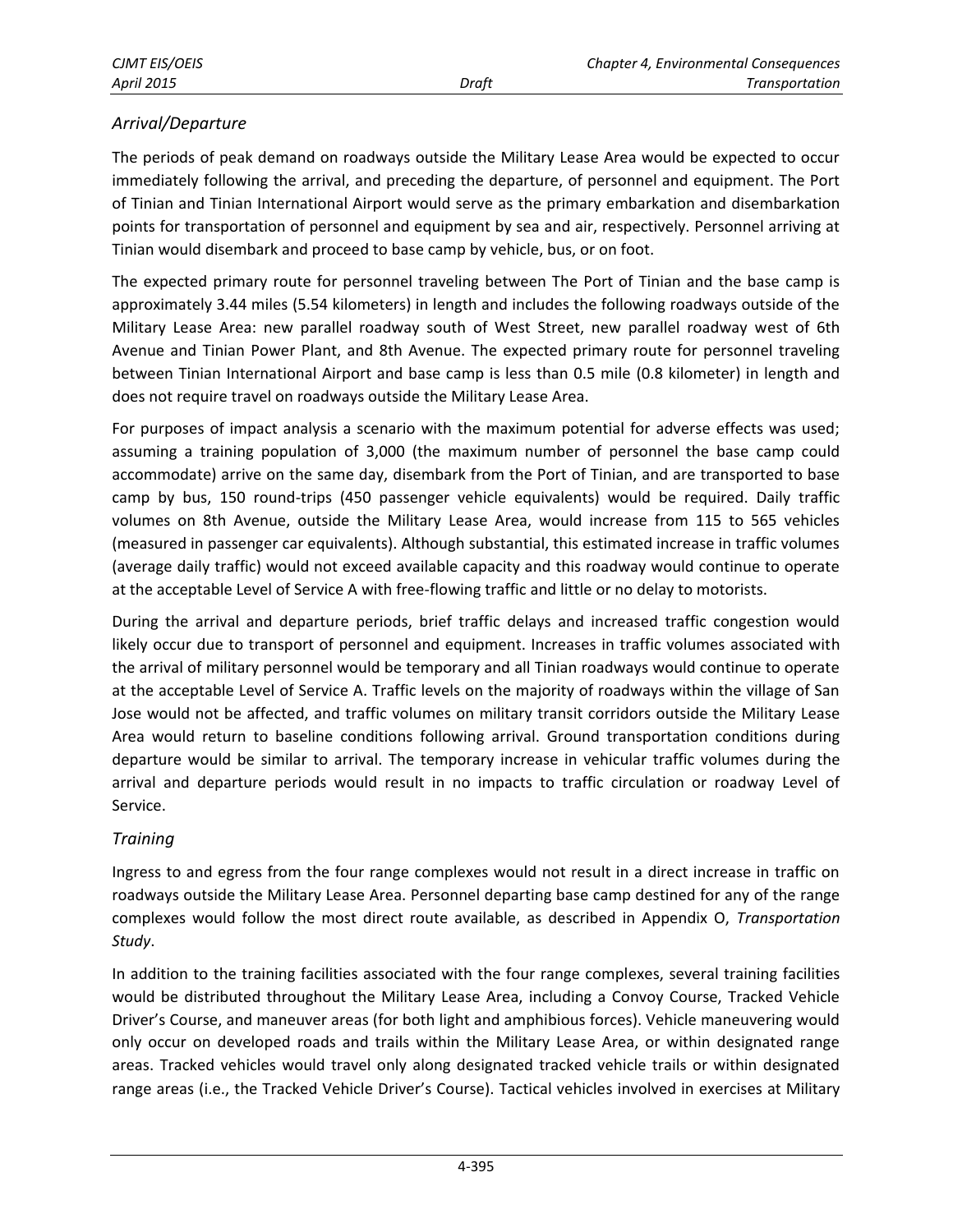Lease Area-wide training facilities would not result in an increase in the amount of traffic on roadways outside the Military Lease Area.

Supporting activities, such as transportation of munitions and hazardous waste, would require use of roadways outside the Military Lease Area.

The primary proposed supply route, which would be used for transport of munitions, as well as other supplies, is illustrated in Chapter 2, *Proposed Action and Alternatives,* Figure 2.4-3 and runs from the Port of Tinian to the Munitions Storage Area. Transportation of munitions would result in a minor increase in the amount of vehicular traffic on roadways outside of the Military Lease Area. All roadways that comprise the proposed supply route currently operate under capacity at the acceptable Level of Service A and are able to accommodate the marginal increase in vehicular traffic. Therefore, the increase in vehicular traffic along the proposed supply route would not adversely affect roadway Level of Service.

#### *Transportation of Hazardous Materials*

Vehicles transporting hazardous materials (including munitions) will travel from the Port of Tinian to the proposed Munitions Storage Area, base camp, and/or the northern part of Tinian International Airport via the primary proposed supply route (see Chapter 2, *Proposed Action and Alternatives;* Figure 2.4-3), which utilizes roads outside of the Military Lease Area and away from populated neighborhoods. A secondary proposed supply route would connect the Munitions Storage Area to munitions holding pads at the northern part of Tinian International Airport. The secondary proposed supply route would utilize roads within the Military Lease Area, including 8th Avenue, 86th Street, and Broadway Avenue. This secondary route bypasses roads which run through the Tinian International Airport and would help to prevent potential conflicts with airfield operation, which could result from temporary road closures for transport of munitions. During training activities, all roads within the Military Lease Area may be used for the transport of munitions as necessary to live-fire training facilities.

Transportation of hazardous materials would result in a minor increase in the amount of vehicular traffic on roadways outside of the Military Lease Area. All roadways that comprise the proposed supply route currently operate under capacity at the acceptable Level of Service A and are able to accommodate the marginal increase in vehicular traffic. U.S. Department of Transportation regulations establish the requirements for transporting hazardous substances. Transportation of all materials would be conducted in compliance with the U.S. Department of Transportation regulations and CFR Title 49.

Transportation of hazardous materials under Tinian Alternative 1, and the minimal incremental increase in traffic associated with the transportation of hazardous materials, would not significantly increase the potential for impacts to traffic circulation or roadway Level of Service for vehicles, public transit, pedestrians, or bicycles, increase the rate of traffic related accidents, or reduce transportation safety. Therefore, transportation of hazardous materials under Tinian Alternative 1 would result in less than significant direct and indirect impacts to ground transportation resources.

#### *Liberty*

Military personnel training on Tinian are expected to have 1 day of liberty per training cycle. While offduty, military personnel would have liberty to go into town. Military personnel would not have access to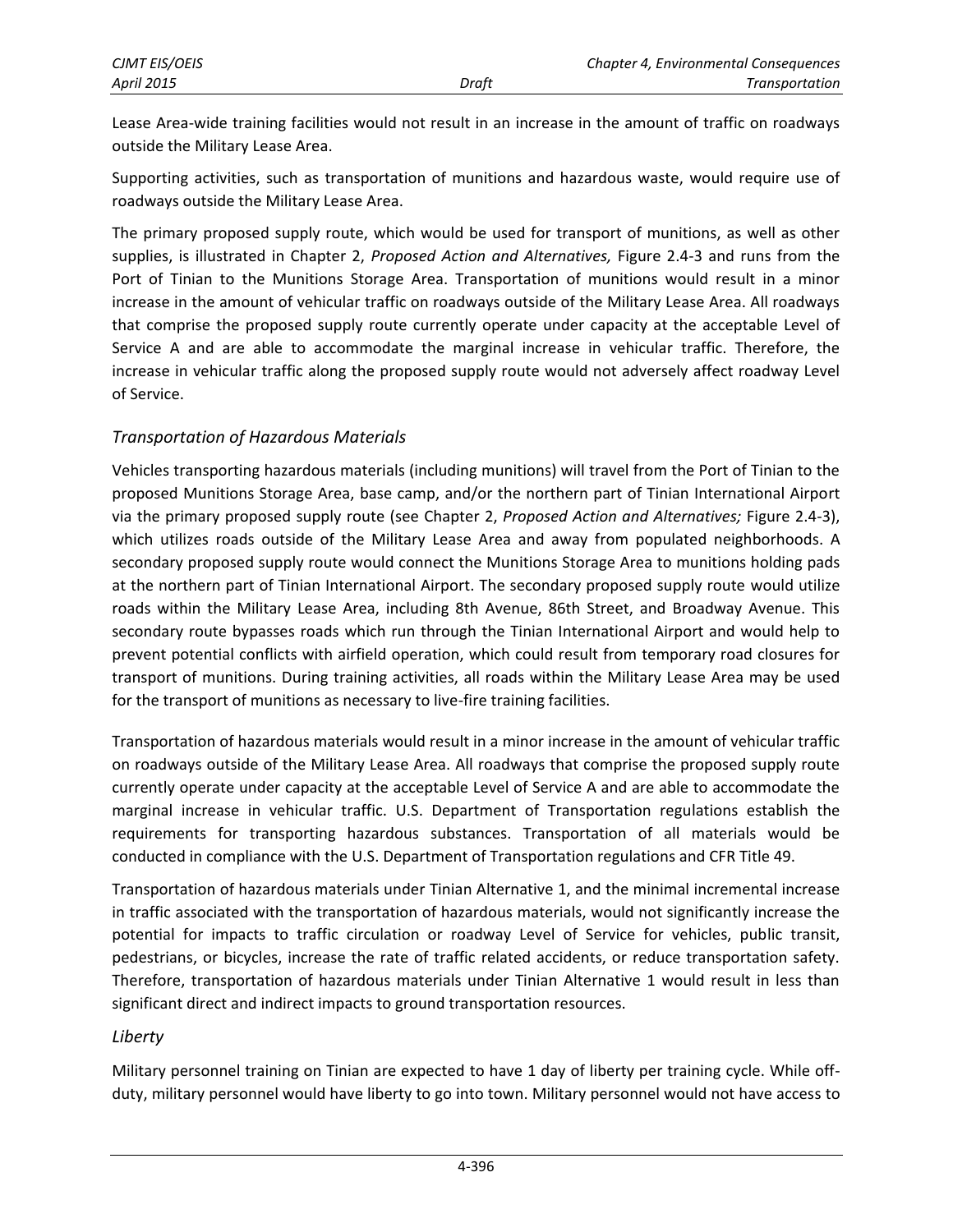privately owned vehicles and would be bused to town and/or other destinations on Tinian. The number of bus trips required to transport off-duty personnel would vary depending on the training cycle.

The minimal incremental increase in traffic associated with transportation of military personnel to and from town, or other destinations on Tinian, under Tinian Alternative 1 would not be expected to significantly increase the potential for impacts to traffic circulation or roadway Level of Service for vehicles, public transit, pedestrians, or bicycles, increase the rate of traffic related accidents, or reduce transportation safety. Therefore, liberty under Tinian Alternative 1 would result in less than significant direct and indirect impacts to ground transportation resources.

#### *Operations and Management*

Base camp and training operations would require some permanent employment. In total, about 95 fulltime positions would be needed to maintain a functional operation. This increase in population would result in an insubstantial increase in traffic volumes on Tinian roadways.

The minimal incremental increase in traffic associated with operations-related employment under Tinian Alternative 1 would not significantly increase the potential for impacts to traffic circulation or roadway Level of Service for vehicles, public transit, pedestrians, or bicycles, increase the rate of traffic related accidents, or reduce transportation safety. Therefore, operations and management under Tinian Alternative 1 would result in less than significant direct and indirect impacts to ground transportation resources.

#### *Access*

Mandatory vehicle access control to military installations is a Department of Defense requirement (Department of Defense Directives 5200.08-R and 5200.08 [2009, 2014]). Gates at  $8<sup>th</sup>$  Avenue and Broadway Avenue would be manned to allow Military Lease Area access to authorized personnel (including International Broadcasting Bureau employees). Common to all alternatives would be the prohibition of public access at any time to the High Hazard Impact Area, Munitions Storage Area, base camp, all fenced and gated training facilities, and the range Observation Posts.

During the training period, varying degrees of public access may be afforded, and would depend on the areas being used for training. It is estimated that civilian use and access would be affected up to 20 weeks per year.

The proposed action would result in the following permanent and temporary road and/or intersection closures:

- Permanent road closure Existing roads within the High Hazard Impact Area, including portions of Broadway Avenue and 116th Street, would be closed under all alternatives.
- Temporary road closure
	- $\circ$  Outside the Military Lease Area: transportation of munitions would result in the temporary closure of intersections along the proposed supply route (see Chapter 2, *Proposed Action and Alternatives,* Figure 2.4-3).
	- $\circ$  Within the Military Lease Area: Only certain portions would be open during the training period. As training cycles are better defined, an access plan would be developed and published for public information.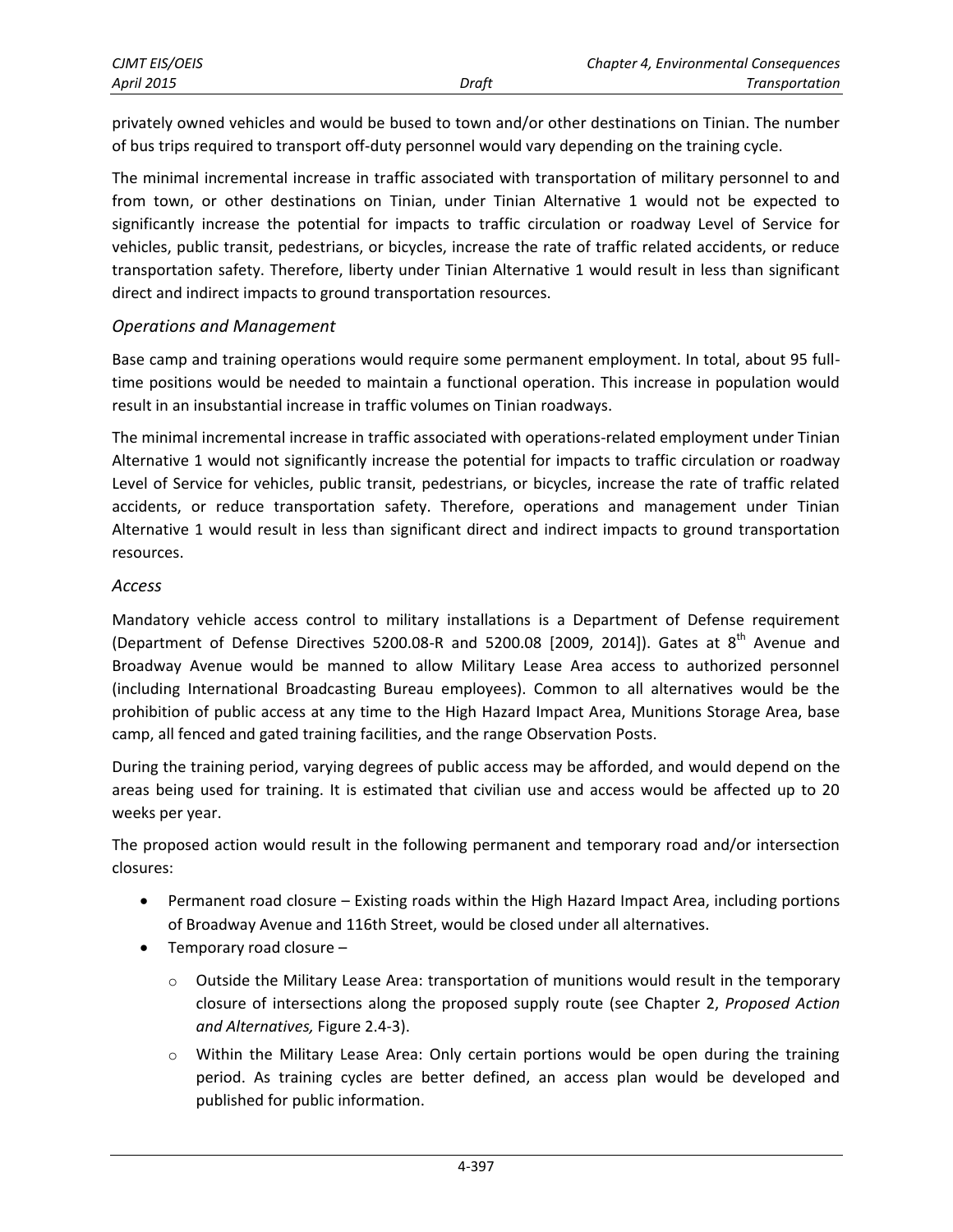Permanent closure of existing roads within the High Hazard Impact Area (including portions Broadway Avenue and 116th Street) would limit route choice and restrict vehicular access to areas of northern Tinian. A new perimeter road would be constructed around the High Hazard Impact Area. However, given the projected high utilization and frequency of live-fire training activities along Broadway Avenue (i.e., at Range Complex A and Range Complex B), motorists would be diverted to alternate routes (i.e., 8th Avenue) to access areas within the Military Lease Area. Motorists who currently travel on Broadway Avenue (280 daily vehicle trips) would be diverted to 8th Avenue during periods when access to areas within the Military Lease Area is allowed. The estimated peak hour vehicle demand at the proposed 8th Avenue gate would be fewer than 50 vehicles. This estimated peak hour demand would not exceed the gate capacity of 300 vehicles per hour. Adequate vehicle storage would be provided and queues would not be expected to spillback onto adjacent roadways. Therefore, the proposed gate at  $8<sup>th</sup>$  Avenue would provide the security level required with little or no disruption to the ingress and egress of the installation.

Additionally, planned roadway improvements along 8th Avenue (e.g., resurfacing, realignment, and vegetation clearance) would ensure adequate capacity to accommodate the projected traffic volumes (approximately 345 daily vehicles). The altered circulation patterns resulting from the permanent closure of existing roads within the High Hazard Impact Area under Tinian Alternative 1 would not significantly increase the potential for impacts to traffic circulation or roadway Level of Service for vehicles, public transit, pedestrians, or bicycles; or increase the rate of traffic related accidents; or reduce transportation safety.

Temporary closure of roads and intersections along the proposed supply route would occur during transportation of munitions. To minimize the potential negative adverse effect of roadway closures and resulting altered circulation patterns, the U.S. military would coordinate with the village of San Jose, Commonwealth Department of Public Works, and other local authorities to provide as much advance notice as possible of the date and times public access would be both restricted and afforded to areas within the Military Lease Area. With implementation of resource management measures which would include a Range Training Area Management Plan, access controls and the permanent and temporary closure of roads under Tinian Alternative 1 would not significantly increase the potential for impacts to traffic circulation or roadway Level of Service for vehicles, public transit, pedestrians, or bicycles, increase the rate of traffic related accidents, or reduce transportation safety. Therefore, access controls and the permanent and temporary closure of roads from implementation of Tinian Alternative 1 would result in less than significant direct and indirect impact to ground transportation resources.

Planned roadway improvements would support access to base camp and training support facilities and would result in beneficial impacts to traffic circulation for vehicles, pedestrians, and bicycles, and would decrease accident rates and increase overall transportation safety on Tinian.

## **4.13.3.1.2.3 Marine Transportation**

Increases in marine vessel traffic and harbor use during Tinian Alternative 1 operations would be limited to vessel trips required for transport of personnel, equipment, and materials at the beginning and end of each training cycle. Personnel would arrive and depart to and from Tinian via a mix of air and sea transportation. For the marine transportation analysis, it is assumed that all personnel would arrive and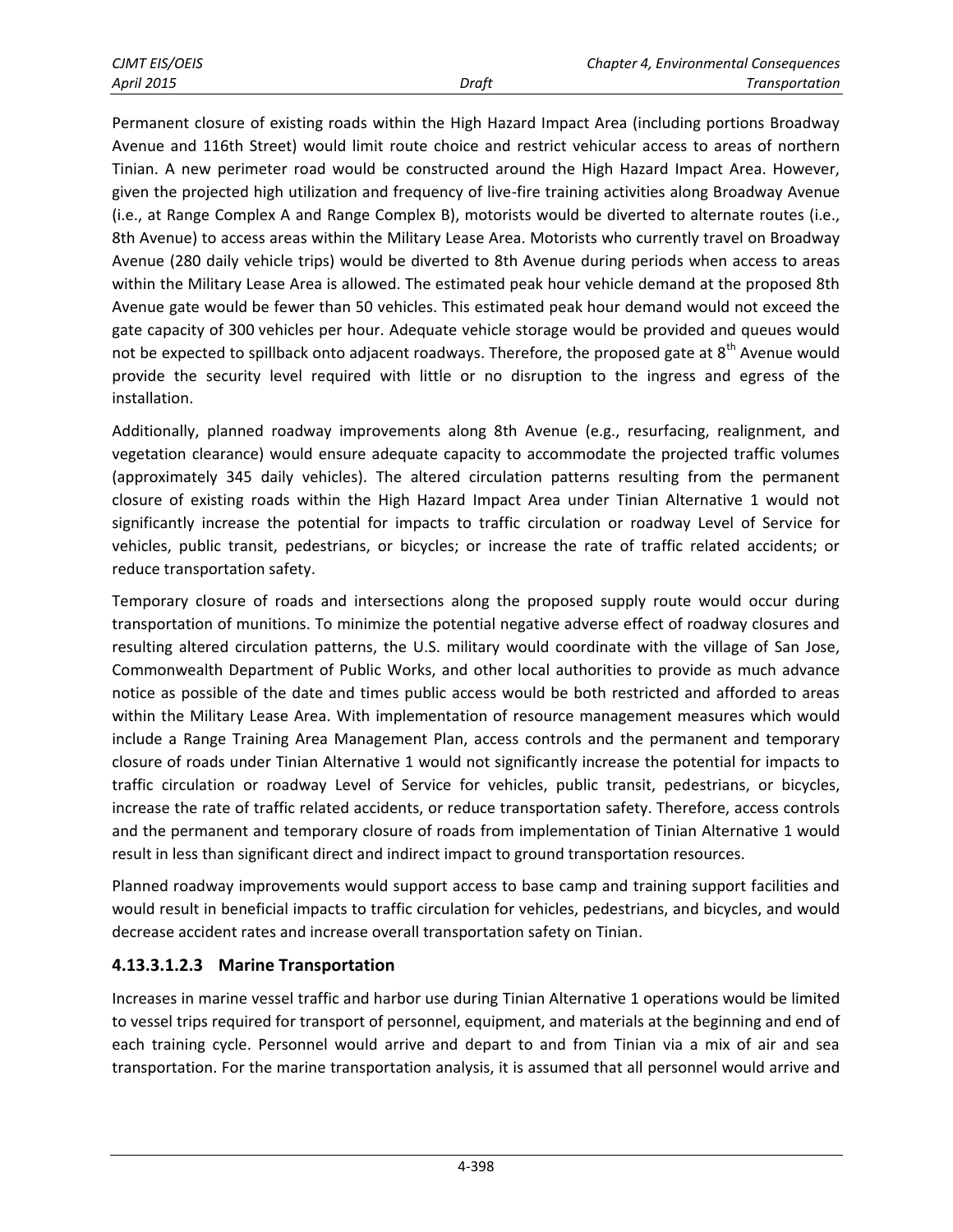depart via sea transportation, and that a surge-level of personnel would be both embarking and disembarking at once.

At the Port of Tinian, Amphibious Assault Vehicles and Rubber Raiding Craft used during training activities would use an improved public boat ramp, shown in Chapter 2, *Proposed Action and Alternatives*, Figure 2.4-5. Other existing port facilities could be used during training operations. None of the proposed improvements to existing port facilities is expected to impact harbor capacity.

Proposed danger zones are shown in Chapter 2, *Proposed Action and Alternatives*, Figures 2.4-17 and 2.4-20. As stated in 33 CFR Part 334, Navigable Waters (surface danger zone and Restricted Area Regulations); operation of the Tinian RTA would exclude traffic from these areas of sea space on a fulltime or intermittent basis, depending on the requirements of training. Consistent with military safety requirements, danger zones would be open to the public only when hazards are minimized to assure safety of the non-participating public. In addition to the danger zones, adjacent restricted areas may be required to accommodate warning areas that separate military operations from non-participating marine vessels.

Cargo vessels traveling from Saipan would be impacted by the danger zones, as these vessels typically traverse in shallow waters off the western shore (100 feet to 1 mile [30 meters to 2 kilometers] offshore) from the northern tip of Tinian to the Port of Tinian, which would be encumbered by the danger zones. Cargo vessels will either have to schedule travel through danger zones during times when the range is not in use, or detour around the danger zones. These impacts would be intermittent.

Range control would be conducted to maximize safety for both the public and military units. Training schedules would be published through Notice to Mariners. The range control facility would remotely survey the range and danger zones via Surface Radar, and visual inspection cameras and/or thermal imaging, and communicate with personnel involved in training to identify conflict prior to, and during use. Procedures would be implemented for the immediate cessation of training if a vessel entered a restricted area. Active training is proposed for 20 weeks per year.

Therefore, Tinian Alternative 1 operations would result in less than significant direct or indirect impacts to marine transportation resources.

# **4.13.3.2 Tinian Alternative 2**

## **4.13.3.2.1 Construction Impacts**

#### **4.13.3.2.1.1 Air Transportation**

The impacts to air transportation resources resulting from Tinian Alternative 2 construction activities would be the same as those identified for Tinian Alternative 1, discussed in [Section 4.13.3.1.](#page-3-0) Through the implementation of resource management measures, including contractor coordination with the Commonwealth Ports Authority and the various air and sea carriers in advance for transportation arrangements during the peak transportation seasons, and adjusting construction timing to accommodate civil and commercial usage of airport facilities, Tinian Alternative 2 construction activities would result in less than significant direct and indirect impacts to air transportation resources.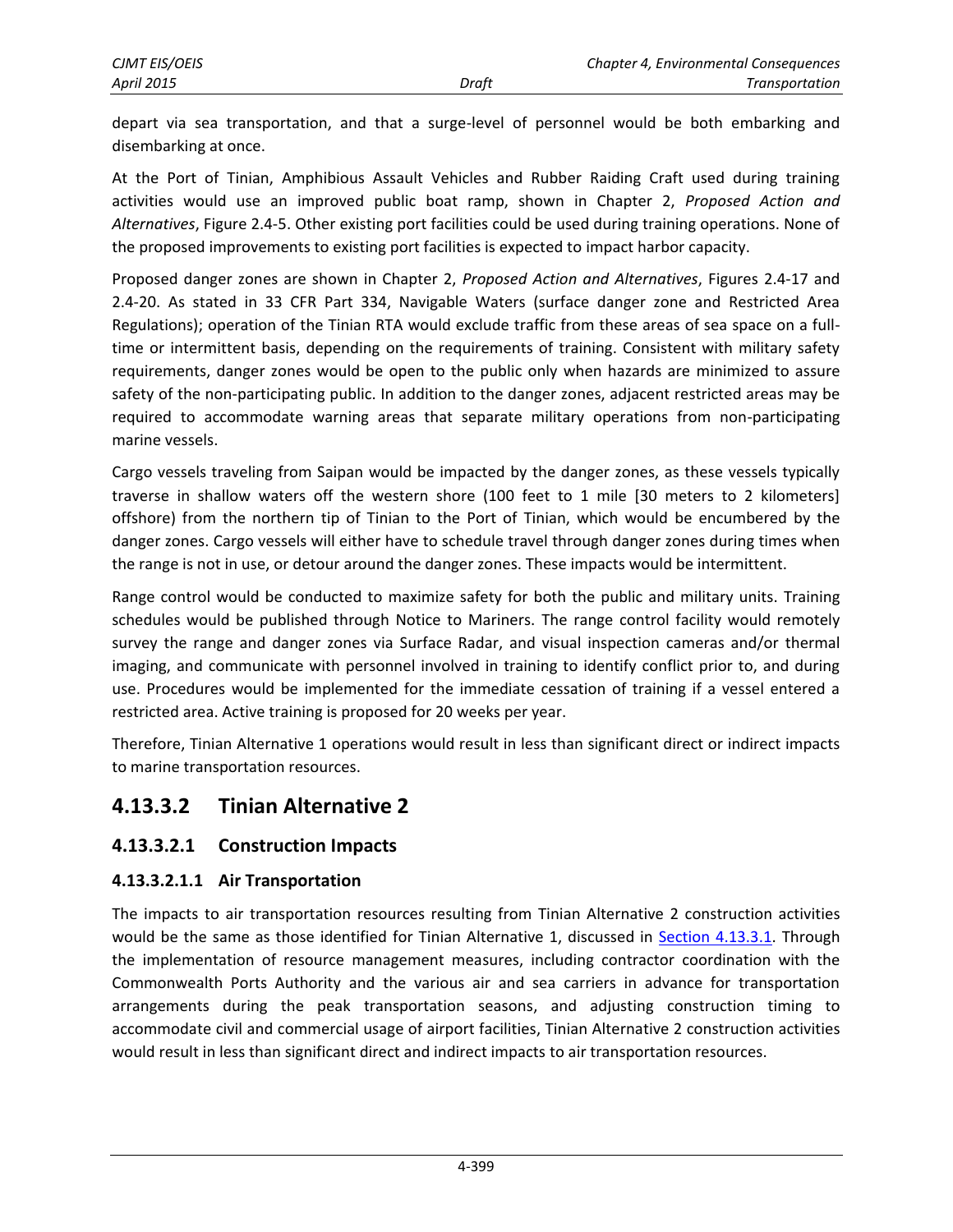### **4.13.3.2.1.2 Ground Transportation**

Impacts to ground transportation resources during Tinian Alternative 2 construction activities would be the same as those identified for Tinian Alternative 1, discussed in [Section 4.13.3.1.](#page-3-0)

With implementation of best management practices (Appendix D), which would include a comprehensive Traffic Management Plan and appropriate work zone traffic management strategies, Tinian Alternative 2 construction activities would not significantly increase the potential for impacts traffic circulation or roadway Level of Service for vehicles, public transit, pedestrians, or bicycles, increase the rate of traffic related accidents, or reduce transportation safety. Therefore, construction activities associated with Tinian Alternative 2 would result in less than significant direct and indirect impacts to ground transportation resources. In addition, planned roadway improvements would result in an overall beneficial impacts to traffic circulation for vehicles, pedestrians, and bicycles, and would decrease accident rates and increase overall transportation safety on Tinian.

#### **4.13.3.2.1.3 Marine Transportation**

Impacts to marine transportation resources during Tinian Alternative 2 construction activities would be the same as those identified for Tinian Alternative 1, discussed in [Section 4.13.3.1.](#page-3-0)

Construction activities associated with Tinian Alternative 2 would not affect the port's ability to process vessels transporting personnel and cargo. Therefore, Tinian Alternative 2 construction activities would result in less than significant direct and indirect impacts to marine transportation resources.

#### **4.13.3.2.2 Operation Impacts**

#### **4.13.3.2.2.1 Air Transportation**

Impacts to air transportation resources during Tinian Alternative 2 operations would be the same as those identified for Tinian Alternative 1, discussed in [Section 4.13.3.1.](#page-3-0) Tinian Alternative 2 operations would result in less than significant direct and indirect significant impacts to air transportation resources.

#### **4.13.3.2.2.2 Ground Transportation**

Impacts to ground transportation resources during Tinian Alternative 2 operations would be similar to those identified for Tinian Alternative 1, discussed in **Section 4.13.3.1**.

The planned roadway network and projected roadway use levels within the Military Lease Area under Tinian Alternative 2 would differ from Tinian Alternative 1 as follows:

- **Range Complex C.** The southern Battle Area Complex would exist. Therefore, vehicle travel on roadways between base camp and Range Complex C would increase slightly compared to Tinian Alternative 1. The slight increase in vehicle travel would not adversely affect traffic circulation or roadway Level of Service.
- **Military Lease Area-wide Training Facilities.** The Convoy Course would run along a different alignment that would extend into the International Broadcasting Bureau Area. There would be more engagement areas along the route (11 versus 6) compared to Tinian Alternative 1. The reconfiguration of the Convoy Course would not change projected roadway use levels compared to Tinian Alternative 1.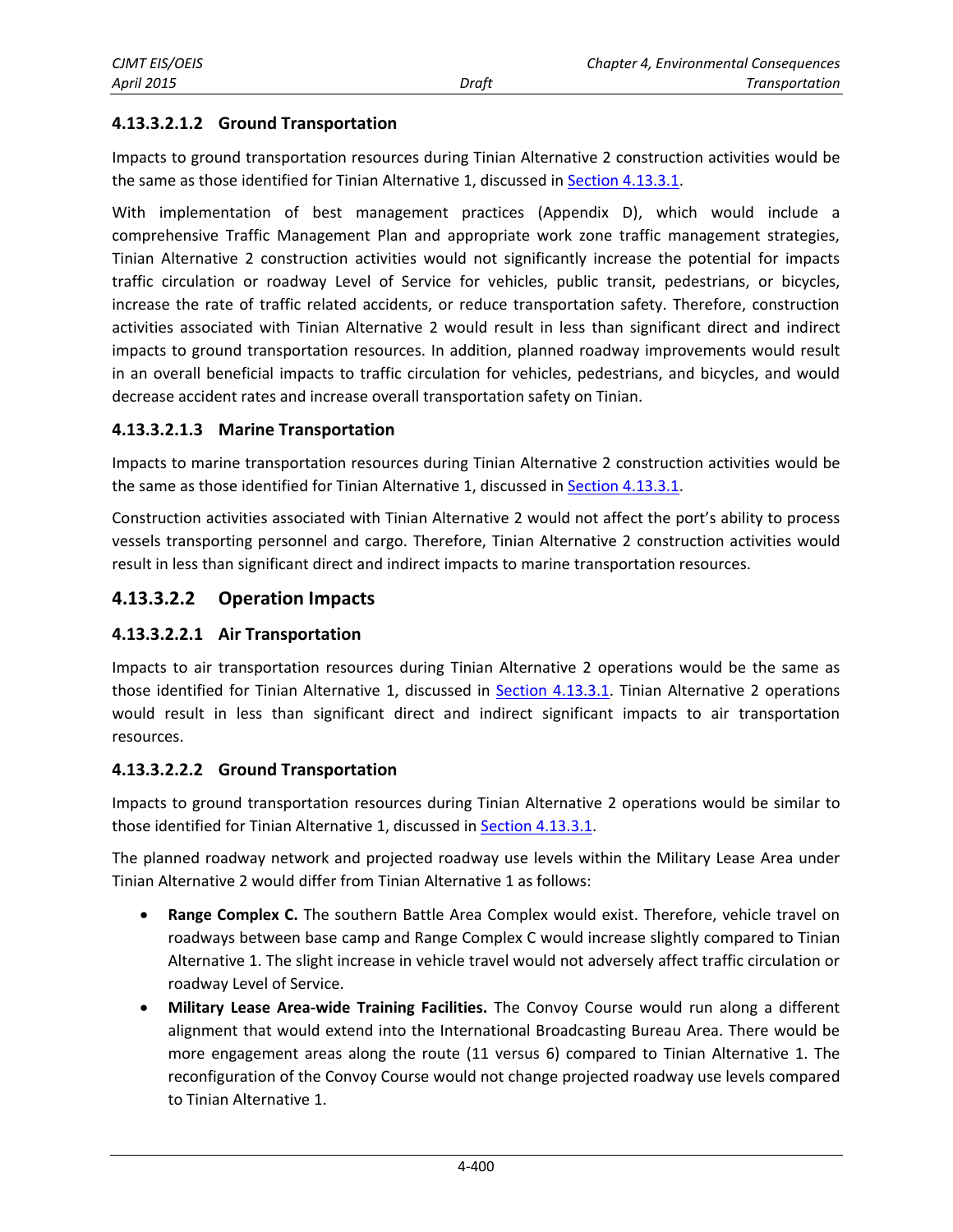**Access.** The International Broadcasting Bureau would not be in operation. Therefore, vehicle travel on roadways between the proposed 8th Avenue gate and the International Broadcasting Bureau would be expected to decrease slightly compared to Tinian Alternative 1.

The minimal incremental increase in traffic associated with transportation of military personnel, the altered circulation patterns resulting from the permanent closure of existing roads within the High Hazard Impact Area, the transportation of hazardous materials, and the temporary road closures and detours under Tinian Alternative 2 would not significantly increase the potential for impacts to traffic circulation or roadway Level of Service for vehicles, public transit, pedestrians, or bicycles, increase the rate of traffic related accidents, or reduce transportation safety.

Therefore, Tinian Alternative 2 operations would result in less than significant direct and indirect impacts to ground transportation resources. In addition, planned roadway improvements would result in beneficial impacts to traffic circulation for vehicles, pedestrians, and bicycles, and would decrease accident rates and increase overall transportation safety on Tinian.

#### **4.13.3.2.2.3 Marine Transportation**

Impacts to marine transportation resources during Tinian Alternative 2 operations would be similar to those identified for Alternative 1, discussed in [Section 4.13.3.1.](#page-3-0) The Tinian Alternative 2 danger zones are expanded versus those of Alternative 1, as shown in Chapter 2, *Proposed Action and Alternatives,* Figure 2.4-17. The closure of the larger area as compared to Tinian Alternative 1 would have no additional impact to marine transportation, as vessels would already be re-routed due to the closure.

Therefore, Tinian Alternative 2 operations would result in less than significant direct and indirect impacts to marine transportation resources.

## **4.13.3.3 Tinian Alternative 3**

## **4.13.3.3.1 Construction Impacts**

#### **4.13.3.3.1.1 Air Transportation**

The impacts to air transportation resources during Tinian Alternative 3 construction activities would be the same as those identified for Tinian Alternative 1, discussed in [Section 4.13.3.1.](#page-3-0) Through the implementation of resource management measures, including contractor coordination with the Commonwealth Ports Authority and the various air and sea carriers in advance for transportation arrangements during the peak transportation seasons, and adjusting construction timing to accommodate civil and commercial usage of airport facilities, construction activities associated with Tinian Alternative 3 would result in less than significant direct and indirect impacts to air transportation resources.

#### **4.13.3.3.1.2 Ground Transportation**

Impacts to ground transportation resources during Tinian Alternative 3 construction activities would be the same as those identified for Tinian Alternative 1, discussed in [Section 4.13.3.1.](#page-3-0)

With implementation of resource management measures which would include a comprehensive Traffic Management Plan and appropriate work zone traffic management strategies, construction associated with Tinian Alternative 3 would not significantly increase the potential for impacts traffic circulation or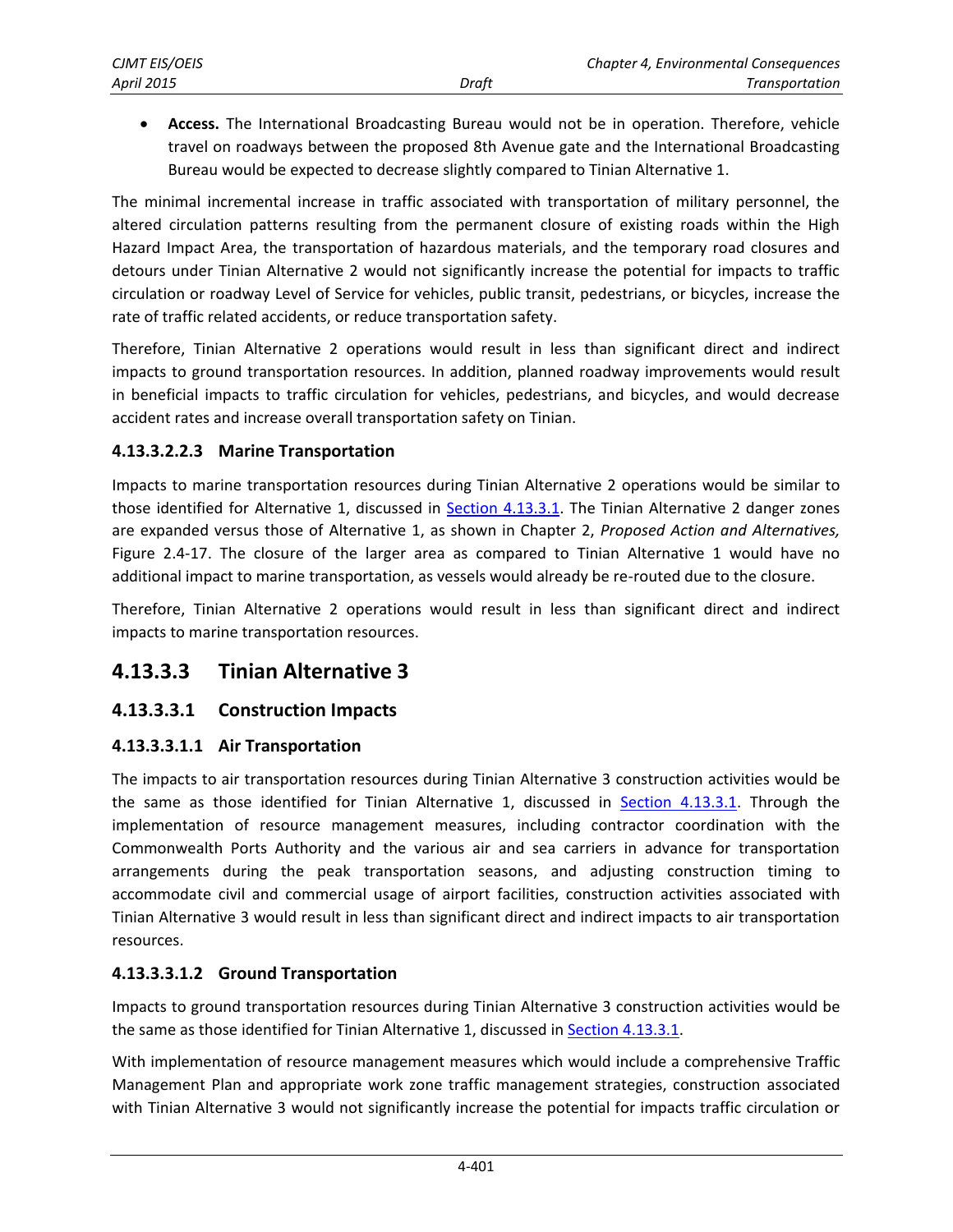| <b>CJMT EIS/OEIS</b> |       | Chapter 4, Environmental Consequences |
|----------------------|-------|---------------------------------------|
| <b>April 2015</b>    | Draft | <b>Transportation</b>                 |

roadway Level of Service for vehicles, public transit, pedestrians, or bicycles, increase the rate of traffic related accidents, or reduce transportation safety. Therefore, construction activities associated with Tinian Alternative 3 would result in less than significant direct and indirect impacts to ground transportation resources.

#### **4.13.3.3.1.3 Marine Transportation**

Impacts to marine transportation resources from Tinian Alternative 3 construction activities would be the same as those identified for Tinian Alternative 1, discussed in [Section 4.13.3.1.](#page-3-0)

Construction activities associated with Tinian Alternative 3 would not affect the port's ability to process vessels transporting personnel and cargo. Therefore, Tinian Alternative 3 construction activities would result in less than significant direct and indirect impacts to marine transportation resources.

#### **4.13.3.3.2 Operation Impacts**

#### **4.13.3.3.2.1 Air Transportation**

The impacts to air transportation resources resulting from Tinian Alternative 3 operations would be the same as those identified for Tinian Alternative 1, discussed in [Section 4.13.3.1.](#page-3-0) Operation of Tinian Alternative 3 would result in less than significant direct and indirect impacts to air transportation resources.

#### **4.13.3.3.2.2 Ground Transportation**

Impacts to ground transportation resources resulting from Tinian Alternative 3 operations would be similar to those identified for Tinian Alternative 1, discussed in [Section 4.13.3.1.](#page-3-0)

The planned roadway network and projected use levels within the Military Lease Area under Tinian Alternative 3 would differ from Tinian Alternative 1 as follows:

- **Range Complex C.** The southern Battle Area Complex would exist. Therefore, vehicle travel on roadways between base camp and Range Complex C would increase slightly compared to Tinian Alternative 1. The slight increase in vehicle travel would not adversely affect roadway Level of Service.
- **Range Complex D.** The northern Battle Area Complex would not exist. Therefore, vehicle travel on roadways between base camp and Range Complex D would be expected to decrease slightly compared to Tinian Alternative 1.
- **Military Lease Area-wide Training Assets.** The Convoy Course would run along a different alignment that would extend into the International Broadcasting Bureau area. There would be more engagement areas along the route (11 versus 6) compared to Tinian Alternative 1. The reconfiguration of the Convoy Course would not change projected roadway use levels compared to Tinian Alternative 1.
- **Access.** The International Broadcasting Bureau would not be in operation. Therefore, vehicle travel on roadways between the proposed  $8<sup>th</sup>$  Avenue gate and the International Broadcasting Bureau would be expected to decrease slightly compared to Tinian Alternative 1.

The minimal incremental increase in traffic associated with transportation of military personnel, the altered circulation patterns resulting from the permanent closure of existing roads within the High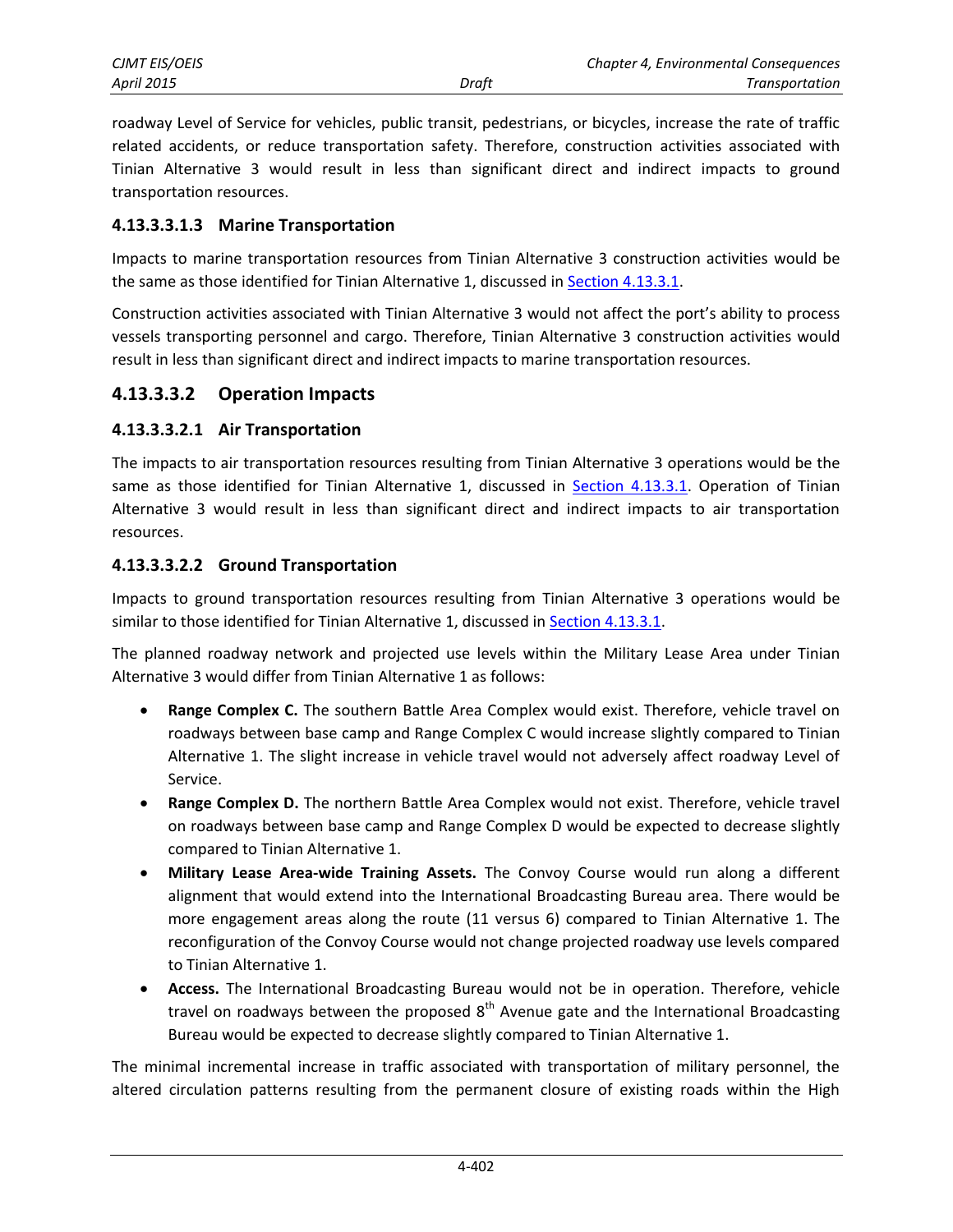| CJMT EIS/OEIS     |       | <b>Chapter 4, Environmental Consequences</b> |
|-------------------|-------|----------------------------------------------|
| <b>April 2015</b> | Draft | <b>Transportation</b>                        |

Hazard Impact Area, the transportation of hazardous materials, and the temporary road closures and detours under Tinian Alternative 3 would not significantly increase the potential for impacts to traffic circulation or roadway Level of Service for vehicles, public transit, pedestrians, or bicycles, increase the rate of traffic related accidents, or reduce transportation safety.

Therefore, Tinian Alternative 3 operations would result in less than significant direct and indirect impacts to ground transportation resources. In addition, planned roadway improvements would result in beneficial impacts to traffic circulation for vehicles, pedestrians, and bicycles, and would decrease accident rates and increase overall transportation safety on Tinian.

#### **4.13.3.3.2.3 Marine Transportation**

Impacts to marine transportation resources during Tinian Alternative 3 operations would be the same as those identified for Tinian Alternative 1, discussed in [Section 4.13.3.1.](#page-3-0) The Tinian Alternative 3 danger zones are expanded as compared to those of Tinian Alternative 1, as shown in Chapter 2, *Proposed Action and Alternatives*, Figure 2.4-17. The closure of the larger area as compared to Tinian Alternative 1 would have no additional impact to marine transportation, as vessels would already be re-routed due to the closure.

Therefore, Tinian Alternative 3 operations would result in less than significant direct and indirect impacts to marine transportation resources.

## **4.13.3.4 Tinian No-Action Alternative**

The periodic non-live-fire training that the military has undertaken in the Military Lease Area of Tinian would be expected to continue under the no-action alternative. Constructing and operating the four training ranges on Tinian analyzed in the Guam and CNMI Military Relocation EIS (DoN 2010a) would have less than significant impacts to ground transportation and no impacts to air or sea port transportation (see Table 14.2-4; DoN 2010a). On Tinian, Mariana Islands Range Complex training would not affect transportation resources (DoN 2010b). The no-action alternative, therefore, would have less than significant impacts to transportation resources.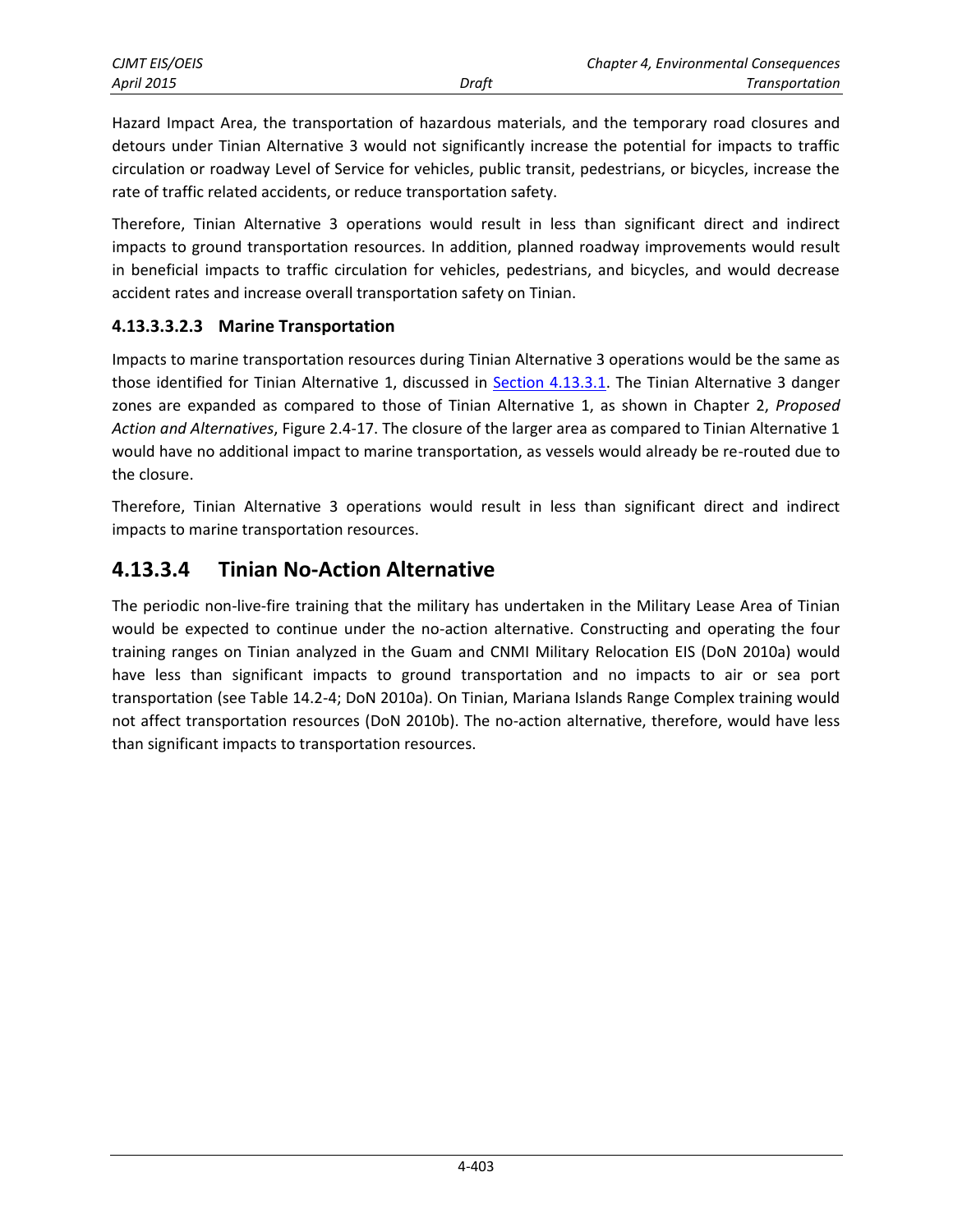# **4.13.3.5 Summary of Impacts for Tinian Alternatives**

[Table 4.13-1](#page-19-0) contains a comparison of the potential impacts to transportation resources for the three Tinian alternatives and the no-action alternative.

| <b>Resource Area</b>         |              | <b>Tinian</b><br><b>Tinian</b><br>(Alternative 2)<br>(Alternative 1) |                     | <b>Tinian</b><br>(Alternative 3) |                     | <b>No-Action Alternative</b> |                     |                  |
|------------------------------|--------------|----------------------------------------------------------------------|---------------------|----------------------------------|---------------------|------------------------------|---------------------|------------------|
| Transportation               | Construction | <b>Operation</b>                                                     | <b>Construction</b> | <b>Operation</b>                 | <b>Construction</b> | <b>Operation</b>             | <b>Construction</b> | <b>Operation</b> |
| Air Transportation           | LSI          | LSI                                                                  | LSI                 | LSI                              | LSI                 | LSI                          | ΝI                  | NI               |
| <b>Ground Transportation</b> | LSI          | LSI/BI                                                               | LSI                 | LSI/BI                           | LSI                 | LSI/BI                       | LSI                 | LSI              |
| Marine Transportation        | LSI          | LSI                                                                  | LSI                 | LSI                              | LSI                 | LSI                          | ΝI                  | ΝI               |

#### <span id="page-19-0"></span>**Table 4.13-1. Summary of Impacts for Tinian Alternatives**

*Legend*: *BI* = beneficial impact; *LSI* = less than significant impact; *NI* = no impact.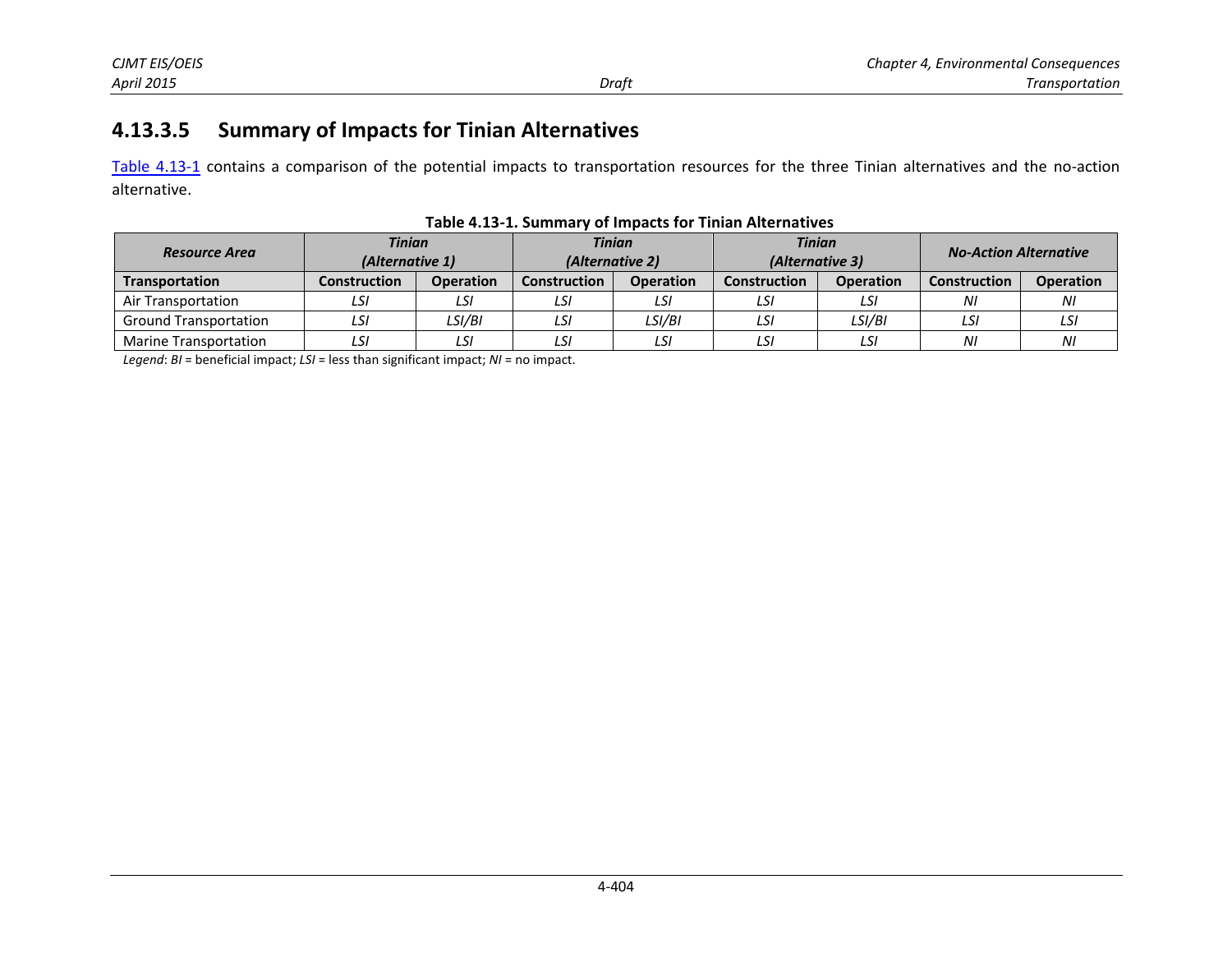# **4.13.4 Pagan**

# <span id="page-20-0"></span>**4.13.4.1 Pagan Alternative 1**

## **4.13.4.1.1 Construction Impacts**

#### **4.13.4.1.1.1 Air Transportation**

Pagan Alternative 1 is designed to use Pagan's terrain features to support the combined level training for the proposed action. The proposed facilities would support an expeditionary base camp. Air transportation during the construction period would be very limited and constrained by the existing Runway 11/29 measuring 1,500 feet (457 meters) long and with a load-bearing capacity of only 4,000 pounds (1,814 kilograms). Some of the construction work would be carried out by the military as part of the training exercises. The primary mode of transportation for construction equipment, materials, and personnel would be by sea. The increase in the number of flights to Pagan during construction would be minimal.

The lava flow from the 1981 volcano eruption covered nearly half of Runway 11/29 on the existing Pagan airfield. The lava flow would be removed under the proposed action and Runway 11/19 would be extended, re-graded, and strengthened. New aircraft parking apron would be provided. There would be temporary closure of the Pagan airfield during the removal of the lava flow and for the improvements on and adjacent to the runway. Upon completion of proposed improvements the airfield would reopen. In view of the very low usage of the existing Pagan airfield, the construction would be carried out with minimal interruption of operations and as part of military training. The impacts to the existing facility during construction would be limited and included in the operation phase impacts. Federal Aviation Administration Form 7460-1, Notice of Proposed Construction or Alternation, would be submitted prior to construction on the Pagan airfield.

Therefore, direct and indirect impacts to air transportation resources from construction activities associated with implementation of Pagan Alternative 1 would be less than significant.

#### **4.13.4.1.1.2 Ground Transportation**

Currently there are no roads, transit networks, pedestrian, or bicycle facilities, and no significant vehicular traffic patterns occur on Pagan. Only all-terrain vehicle pathways exist on Pagan and their use is limited. Construction of the expeditionary base camp, supporting facilities, and military training trails on Pagan would require heavy equipment, including, but not limited to: road graders, vibratory compactors, dump trucks, and backhoes.

Construction activities associated implementation of Pagan Alternative 1 would not increase the potential for impacts to traffic circulation or Level of Service for vehicles, public transit, pedestrians, bicycles; increase the rate of traffic related accidents, or reduce transportation safety. Therefore, Pagan Alternative 1 construction activities would result in no direct or indirect impacts to ground transportation resources.

#### **4.13.4.1.1.3 Marine Transportation**

There is currently no functional dock or appreciable marine vessel traffic to Pagan. Therefore, Pagan Alternative 1 construction activities would have no impact to marine transportation.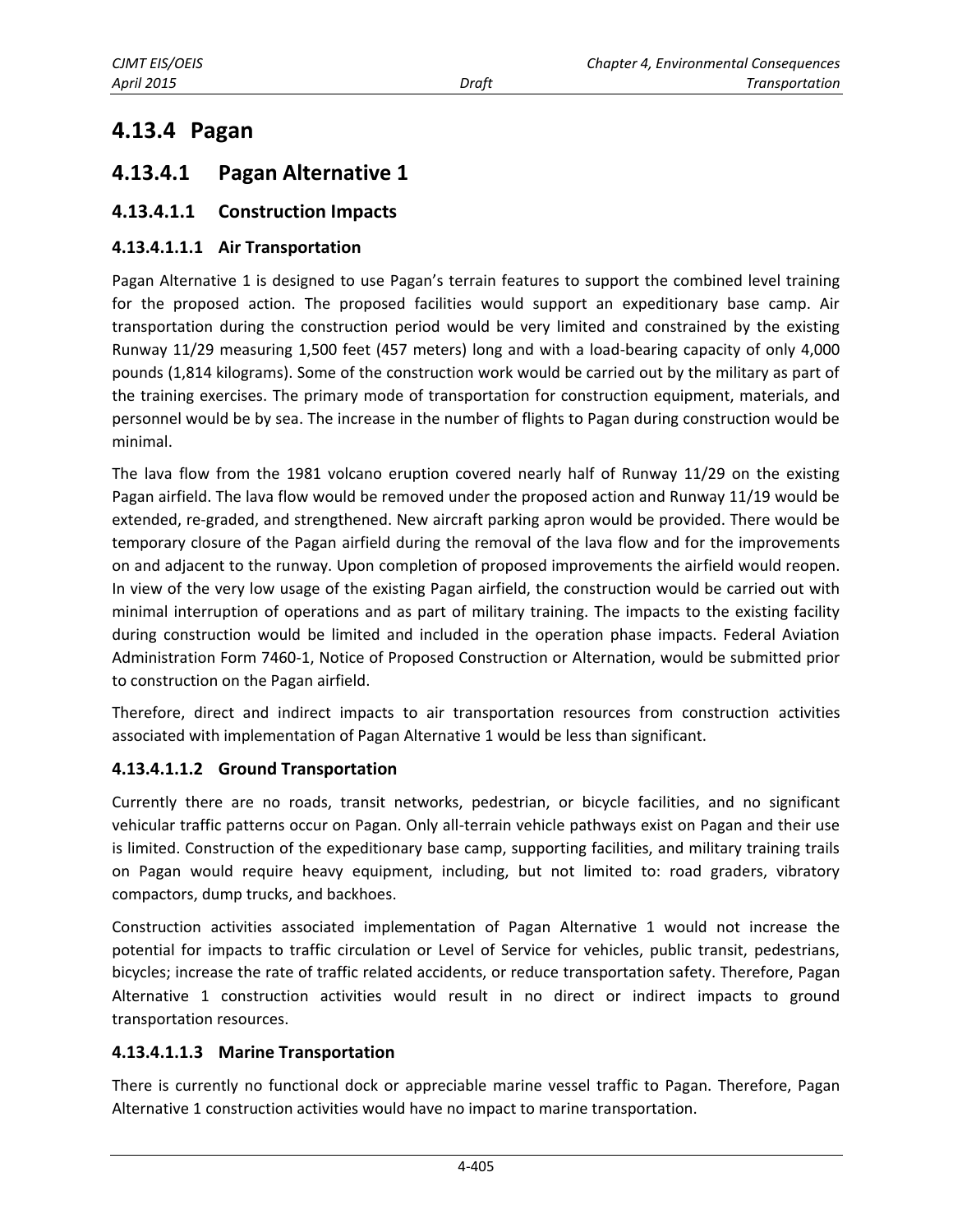## **4.13.4.1.2 Operation Impacts**

## **4.13.4.1.2.1 Air Transportation**

Based on the airfield demand/capacity analysis, the Pagan airfield would not experience airfield-capacity constraint with the additional air transportation demand under the proposed action. Details of the analysis are given in Appendix O, *Transportation Study* (DoN 2014b). Although the airfield has sufficient capacity for the increased operations, the existing physical constraints at Runway 11/29, such as the lava flow from the 1981 volcano eruption, would limit its usage for the proposed action and improvements would be implemented. During the operation phase of the Pagan alternatives, the lava flow would be removed and Runway 11/29 would be extended, re-graded and strengthened, and a new aircraft parking apron would be provided adjacent to the runway to support the training activities. It is anticipated that the Pagan airfield would be restricted for the exclusive military use during the training period (around 16 weeks per year). Taking into consideration the existing low usage of the Pagan airfield for general aviation only, the direct and indirect impacts to the civilian usage of the Pagan airfield are considered less than significant.

Transportation of personnel and equipment to Pagan by air is only the secondary mode of transportation. Marine transportation is considered the primary mode. If the Pagan airfield would be the first port of entry to the U.S. for any foreign allies or participants from overseas military facilities, coordination among the Department of Defense, Department of Homeland Security, and the CNMI Customs Services would be accomplished. No permanent facility for passenger boarding or processing on the Pagan airfield is anticipated.

The proposed action also includes improvements at the Pagan airfield that would have positive effects to air transportation resources. These improvements include:

- Removal of the lava flow and increase in the capability of the runway in terms of runway length and strength
- Runway turnaround aprons
- Aircraft parking aprons
- Removal of existing obstructions within the runway object free area and trimming trees outside to meet the transition slope and obstacle clearance surfaces

These improvements would enhance the existing facilities at the Pagan airfield.

Therefore, Pagan Alternative 1 operations would have beneficial direct and indirect impacts on air transportation resources.

## **4.13.4.1.2.2 Ground Transportation**

All units would be expected to arrive and depart with their own vehicles and equipment. Similar to Tinian, personnel would arrive and depart via sea transport (e.g., Amphibious Assault Vehicle) and aircraft (CH-53, MV-22, and C-130).

Training activities under Pagan Alternative 1 would require the use of the planned military training trails (see Chapter 2, *Proposed Action and Alternatives,* Figure 2.5-3). About 6 miles (10 kilometers) of the planned 22-mile (35-kilometer) trail system would be on existing all-terrain vehicle pathways or trails and the other 16 miles (25 kilometers) would be over terrain where no pathways or trails currently exist.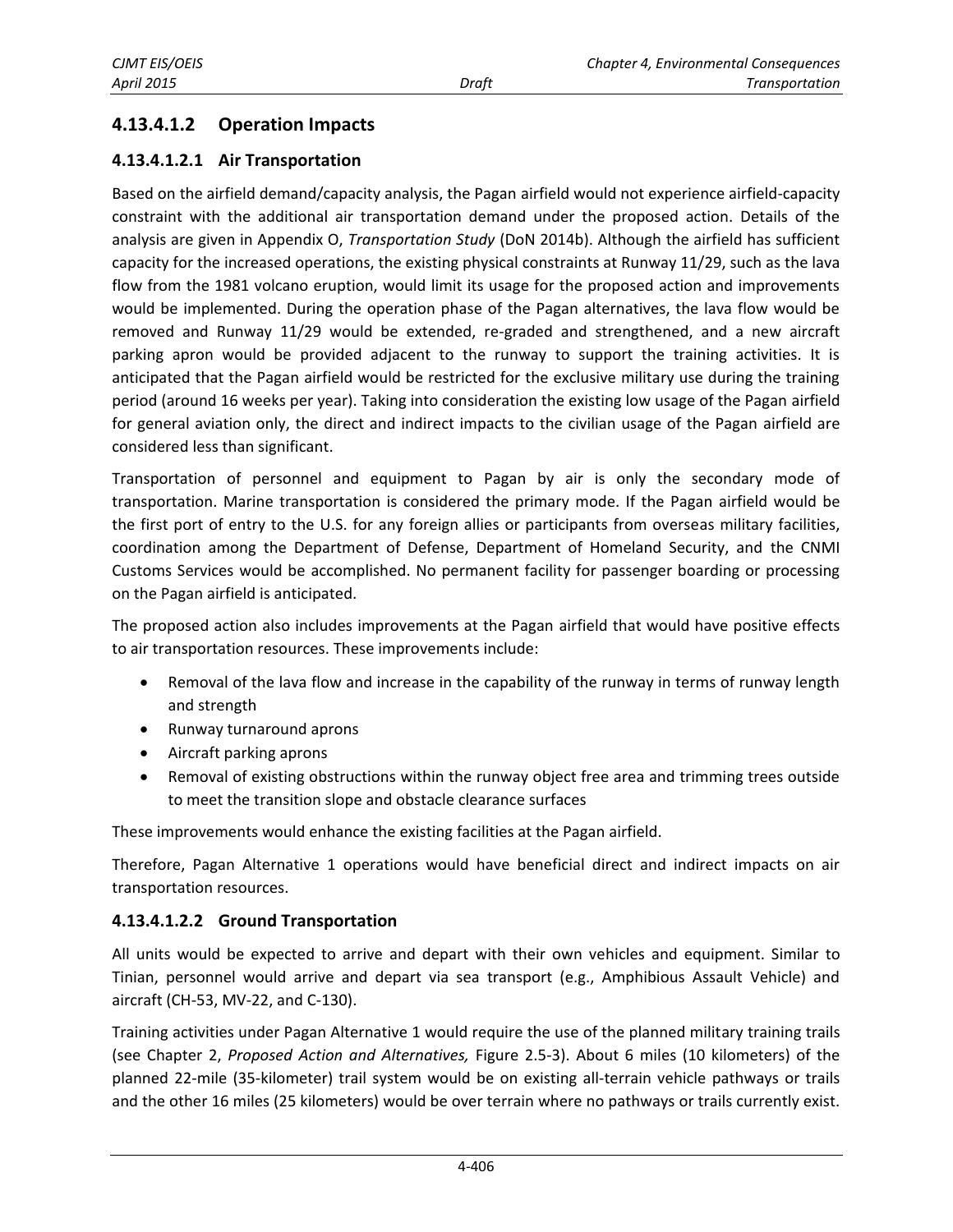Access to all-terrain vehicle pathways or trails and areas within the High Hazard Impact Area would be restricted.

No specific construction activities would occur to support maneuvering operations. Personnel would move along the landscape and train in a manner similar to combat conditions. Vehicles would move along the established military training trails as well as other terrain that they could safely navigate (excluding no maneuver areas).

Pagan Alternative 1 would not increase the potential for impacts to traffic circulation or Level of Service for vehicles, public transit, pedestrians, bicycles; or increase the rate of traffic related accidents; or reduce transportation safety. Therefore, Pagan Alternative 1 operations would result in no direct or indirect impacts to ground transportation resources.

#### **4.13.4.1.2.3 Marine Transportation**

During operations, personnel would arrive and depart via air or marine transport at the beginning and end of each training period. The primary mode of marine transportation would be amphibious shipping to beaches of both personnel and equipment, as no docking facilities are proposed at Pagan under any Alternative. All training equipment would arrive with the personnel. There is no current functional dock on Pagan or appreciable vessel traffic in adjacent waters.

The Proposed danger zones associated with Pagan Alternative 1 are described in Chapter 2, *Proposed Action and Alternatives,* Section 2.5, and Figures 2.5-4 and 2.5-6. As stated in 33 CFR Part 334, Navigable Waters (danger zone and restricted area regulations), operation of the Pagan RTA would exclude traffic from these areas of sea space on a full-time or intermittent basis, depending on the requirements of training. Consistent with military safety requirements, danger zones would be open to the public only when hazards are minimized to assure safety of the non-participating public. In addition to the danger zones, adjacent restricted areas may be required to accommodate warning areas that separate military operations from non-participating vessels.

Range control would be conducted to maximize safety for the public and military units. Training schedules would be published through a Notice to Airmen. The range control facility would remotely survey the range and communicate with personnel involved in training to identify conflict prior to and during use. Procedures would be implemented for the immediate cessation of training if a vessel entered the restricted areas.

Therefore, Pagan Alternative 1 operations would have no impact to marine transportation resources.

# **4.13.4.2 Pagan Alternative 2**

## **4.13.4.2.1 Construction Impacts**

## **4.13.4.2.1.1 Air Transportation**

Impacts to air transportation resources during Pagan Alternative 2 construction activities would be the same as those identified for Pagan Alternative 1, discussed in [Section 4.13.4.1.](#page-20-0)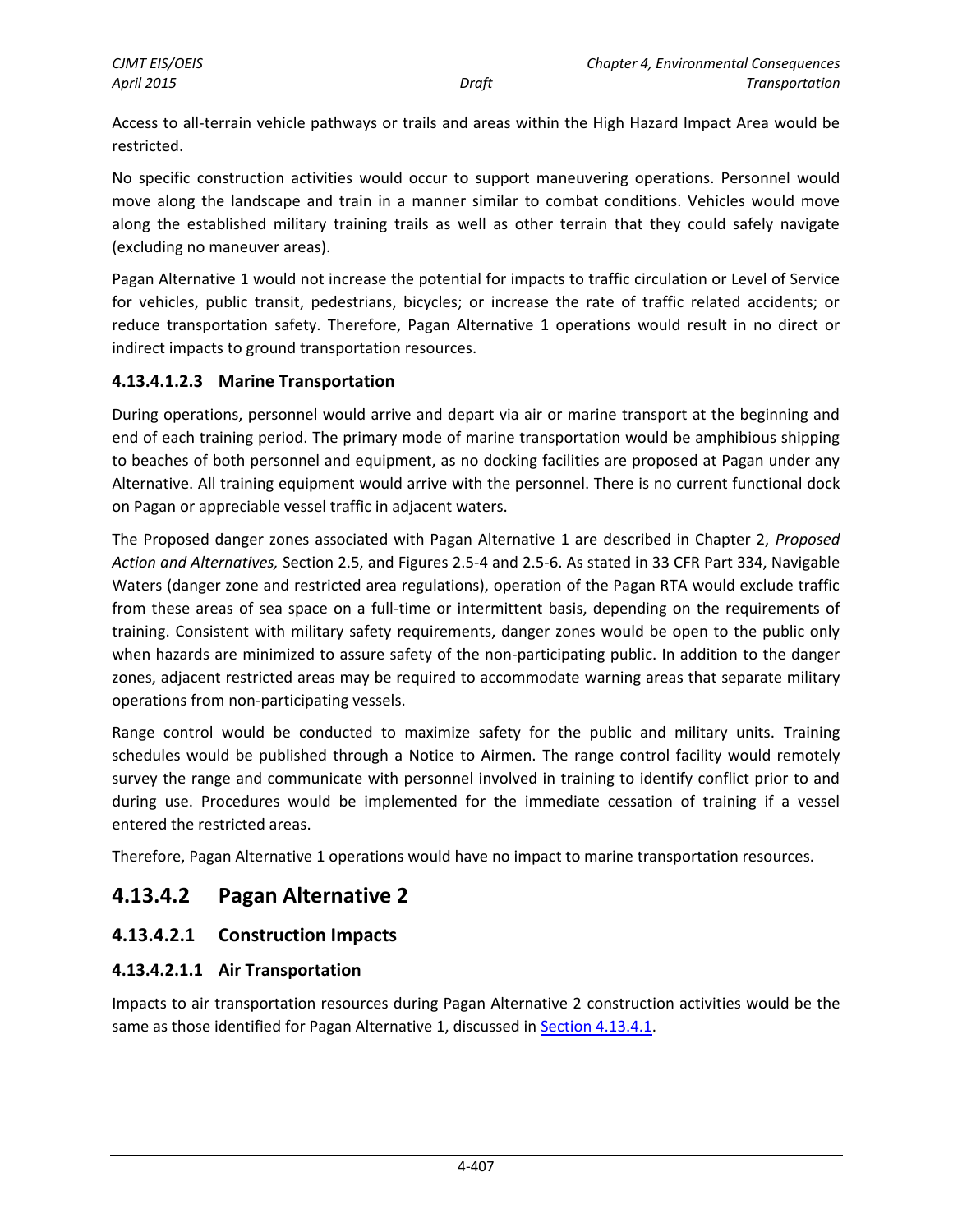## **4.13.4.2.1.2 Ground Transportation**

Impacts to ground transportation resources during Pagan Alternative 2 construction activities would be the same as those identified for Pagan Alternative 1, discussed in [Section 4.13.4.1.](#page-20-0)

Construction activities associated with Pagan Alternative 2 would not increase the potential for impacts to traffic circulation or Level of Service for vehicles, public transit, pedestrians, bicycles; increase the rate of traffic related accidents; or reduce transportation safety. Therefore, Pagan Alternative 2 construction activities would result in no direct or indirect impacts to ground transportation resources.

#### **4.13.4.2.1.3 Marine Transportation**

Impacts to marine transportation resources during Pagan Alternative 2 construction activities would be the same as those identified for Pagan Alternative 1, discussed in [Section 4.13.4.1.](#page-20-0)

Pagan Alternative 2 construction activities would have no impact to marine transportation.

#### **4.13.4.2.2 Operation Impacts**

#### **4.13.4.2.2.1 Air Transportation**

Impacts to air transportation resources during Pagan Alternative 2 operations would be the same as those identified for Pagan Alternative 1, discussed in [Section 4.13.4.1.](#page-20-0)

#### **4.13.4.2.2.2 Ground Transportation**

Impacts to ground transportation resources during Pagan Alternative 2 operations would similar to those identified for Pagan Alternative 1, discussed in **Section 4.13.4.1**.

Under Pagan Alternative 2, vehicular access to areas of northern Pagan would be slightly less restricted due to the smaller northern High Hazard Impact Area compared to Pagan Alternative 1.

Pagan Alternative 2 would not increase the potential for impacts to traffic circulation or Level of Service for vehicles, public transit, pedestrians, bicycles, increase the rate of traffic related accidents, or reduce transportation safety. Therefore, Pagan Alternative 2 operations would result in no direct or indirect impacts to ground transportation resources.

#### **4.13.4.2.2.3 Marine Transportation**

The proposed danger zones associated with Pagan Alternative 2 are described in Chapter 2, *Proposed Action and Alternatives,* Section 2.5, and Figures 2.5-4 and 2.5-6. Impacts to marine transportation resources during Pagan Alternative 2 operations would be the same as those identified for Pagan Alternative 1, discussed in [Section 4.13.4.1.](#page-20-0) Pagan Alternative 2 operations would have no impact to marine transportation resources.

## **4.13.4.3 Pagan No-Action Alternative**

The no-action alternative would include short term and periodic visits to Pagan for eco-tourism, scientific surveys and military training for search and rescue type exercises and would be expected to continue. These temporary activities would have no impacts on transportation resources. Therefore, the no-action alternative would have no impacts ground transportation resources.